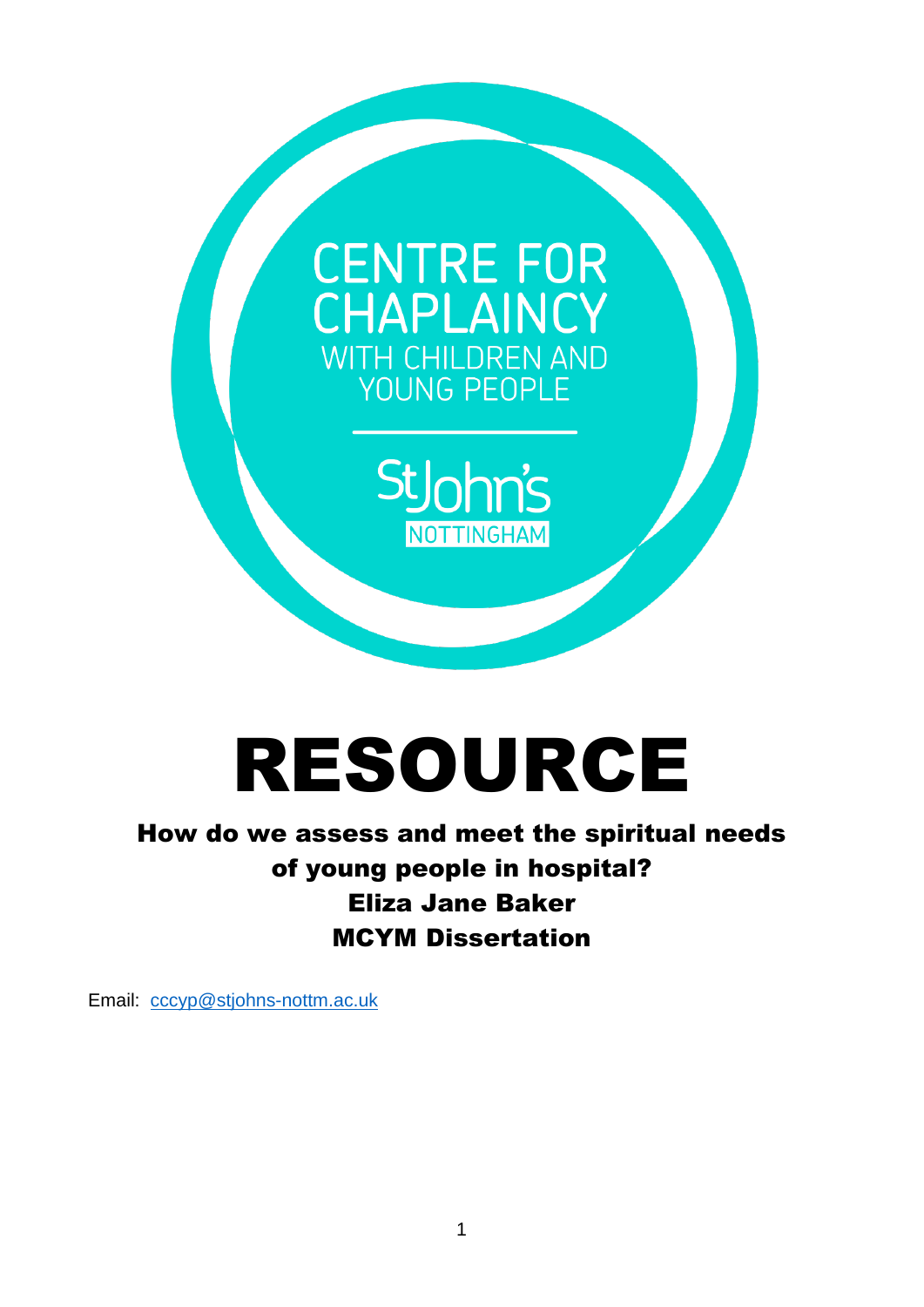#### **How do we assess and meet the spiritual needs of young people in hospital?**

Eliza Jane Baker

Dissertation submitted to the University of Gloucestershire 2011.

# **Abstract**

This library based dissertation looks towards the concept of spirituality and its engagement within youth work practice in a hospital context. The reason for this chosen subject was because as a Christian youth worker who works in a secular hospital setting, I wanted to unpack the nature of spiritual care and see how it can be applied within my own working situation. Far deeper into this I also wanted to draw focus on the idea of holistic care and how as youth workers we can achieve this. In a hospital, there is a holistic care system in place designed to help every need that a child may have. However what I have witnessed working in a hospital, is the lack of assessment surrounding spiritual needs. Spirituality appears to be a ground very few dare to tread on as the topic is so wide and narrow, however I believe that young people do have spiritual needs and consequently youth workers must become aware of them and how they can respond accordingly.

In this dissertation I look towards the notion of spirituality, what spiritual needs young people have, as well as how we can assess and meet the needs based on current literature. From my research I concluded that there needed to be an assessment model designed specifically for hospital youth workers, and as a result I have created my own spiritual assessment framework called the L.I.F.E model; Love, Interests, Frustrations,

Environment. This model, accompanied with the research in this dissertation should provide youth workers a basic foundation for their understanding of spirituality and how they can implement care for their own young people.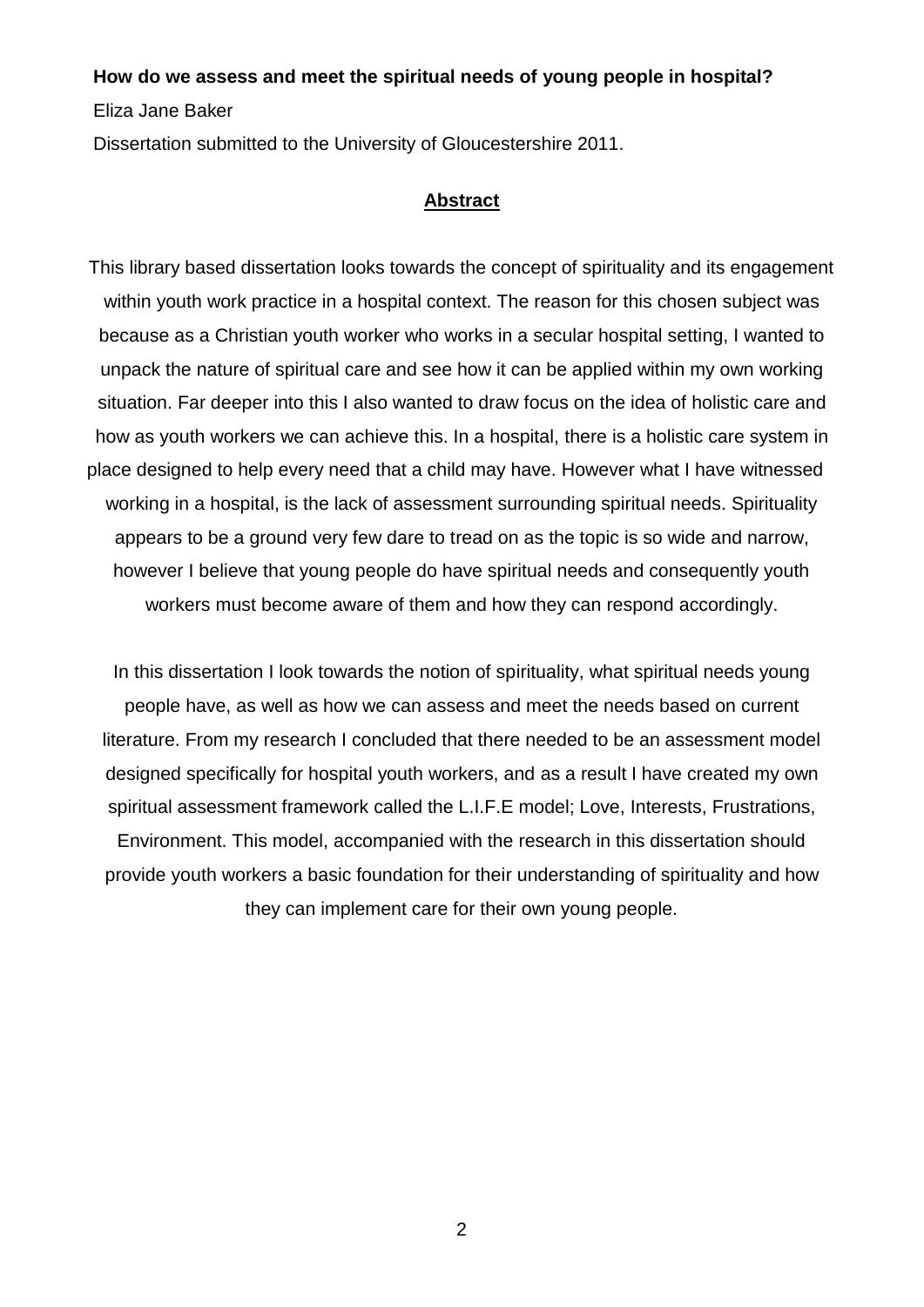# **Introduction**

For the last year, I have worked at Birmingham Children's Hospital as a youth worker. In this time I have noted how the various departments around the hospital choose to take care of young people. For example, the nurses and doctors are responsible for physical needs; psychologists are responsible for psychological needs and chaplaincy are responsible for religious needs. Youth workers, on the other hand, do not appear to have such a clear-cut role with young people and their needs. They bend and mould into whatever the young person needs them to be, whether that is a friend, advisor, advocate or something else. A youth worker does not target a single individual need, but rather aims to look at the entire young person, wanting to holistically look at how to best care for them.

However, I do not believe currently that youth workers are able to fully carry out holistic care for young people. Whilst as a hospital we are very good at meeting physical, mental and religious needs, I feel that we are lacking in one, spirituality. I am choosing to write this dissertation on spirituality to try to understand how I can affect young people in an environment that doesn't require me to share my own personal faith. As most of my youth work career has been centred around Christian agencies and therefore Christian values and principles, working in a secular organisation has forced me to try to develop my own practice and evaluate what my own mission is within working as a hospital youth worker. Through this journey I have developed a belief in the concept of holistic care for all young people, and this is echoed in *Well-being and Spirituality* where we read about the importance of shalom and the offer that Jesus gives regarding living life in all its fullness (John 10:10).<sup>1</sup> The reason I am choosing to highlight the importance of shalom is that I believe that my calling and my ministry is focused around holistically caring for all young people, looking at the multitude of needs they may have, opposed to only needs such as physical or mental. In this dissertation, I aim to look at how currently spirituality is treated within the NHS, with putting forward my own recommendations in light of my research, suggesting how we can improve our service in the children's hospital, in order to inspire others to do the same.

<sup>&</sup>lt;sup>1</sup> Sally Nash, Nigel Pimlott, Well-being and Spirituality, 4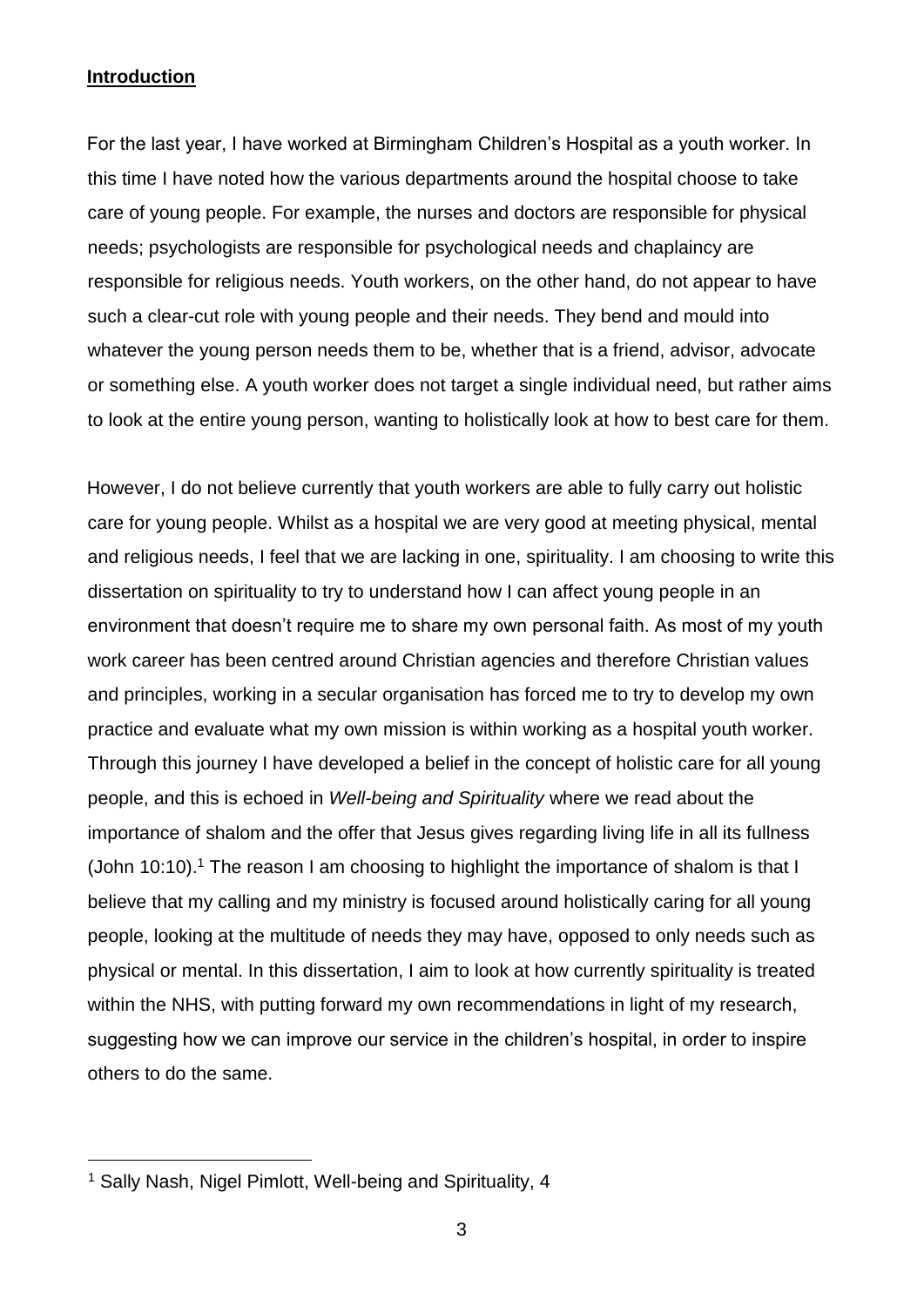# **Chapter One: Literature Review**

When looking at how to assess and meet spiritual needs for young people, first we need to unpack the various amount of literature around spirituality. Spirituality appears to have become a far more prominent term in the last century within in the western world than ever before. Spirituality is now appearing to take an increasingly more important place in people's lives, regardless of whether they belong to a church or not. According to Varga, this shift has come from modernity and post modernity, which increasingly de-roots the individual out of traditional cultural significance.<sup>2</sup> As a result, spirituality seems to be taking on different forms and changing the way people interact with it. In this research I am to establish what spirituality is, unpacking its relationship with religion in the twenty-first century, researching how spirituality appears to be having an impact on gender and age and finally how spirituality is implemented into current hospital care concerning several different factors researched earlier.

# **Defining Spirituality**

Whilst attempting to unpack spirituality it quickly became apparent that the term itself is open to various interpretations. Many of those who have written literature on the subject have suggested that it is far too difficult to simply create one clear definition, but rather to take various opinions into account (Adams, Hyde & Woolley, 2008). Others have concluded that spirituality has a clear cut definition based on its initial roots (King, 2009) but has spirituality in the twenty-first century now changed the way we choose to define it? Which is more appropriate?

To begin with I wanted to understand the origin of spirituality, to do this I referred to Ursula King's *The Search for Spirituality*, whereby she explains that spirituality owes its origins to a Christian context, yet originally it had no direct equivalent in non-western languages. Since then, however, spirituality is now used globally regarding to all religions and cultures which all share characteristics that are deemed to be life enhancing, holistic and supportive of human well-being.<sup>3</sup> This idea of spirituality focusing on the individual

<sup>2</sup> Ivan Varga, A Sociology of Spirituality, 146

<sup>3</sup> Ursula King, The Search for Spirituality, 3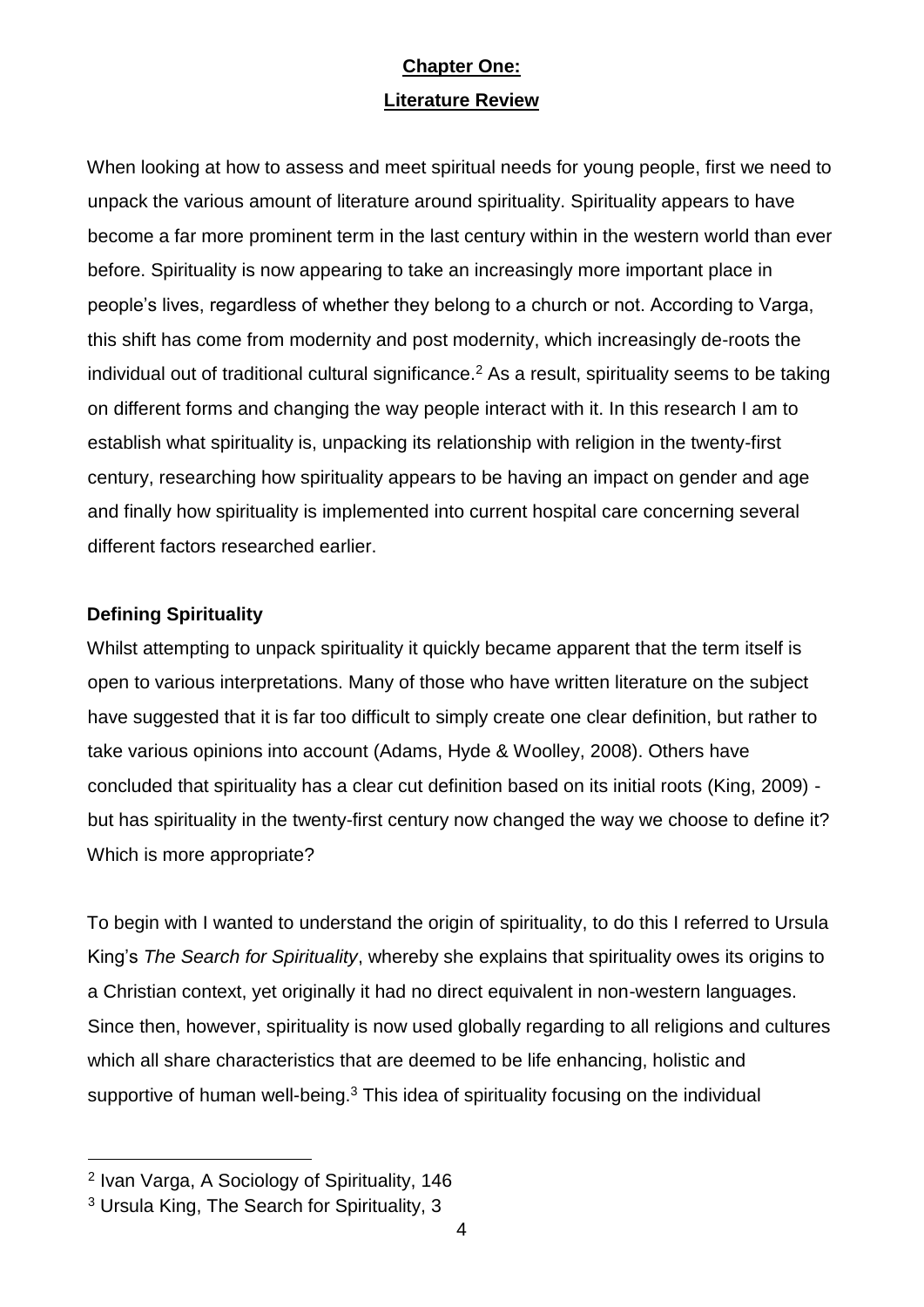holistically is not an uncommon explanation; Culliford expands on this notion by explaining that there is an element of wholeness that is captivated within its definition. People's lives can often feel incredibly fragmented, even though we are used to disjunction such as beginnings to endings, birth to death and day to night, we rarely see our lives as seamless. However, when a situation arises it can place meaning on that event and echoes to us on a deeply personal level.<sup>4</sup>

Drawing from above explanations, there seems to be a clear emphasis that spirituality is concerned with the individual, yet I believe that we cannot just stop at this point. Is it possible that spirituality can also affect the wider community? Tisdell explains that whilst an individual's spirituality is unique to that person, the spirituality of others allows them to connect what they value and a result how they behave in the world. This provides a communal dimension to spirituality, giving many people a sense of communal responsibility to their spirituality that empowers them to work for activities such as social justice or greater equity in the world.<sup>5</sup> To suggest that spirituality has a direct effect on the communities and cultures surrounding an individual implies its need within care for young people and adults. However, in the hospital community would this really apply? My experience is that for the majority of young people entering the hospital, their various conditions can cause a lack of wanting to socialise or interact with others. For those that are long-term patients at the hospital, they are constantly in and out of varying communities, which could cause them to either feel that they have no responsibility at all to either, or too much responsibility for both. It is my opinion that young people need to feel that they are part of a community, and spirituality has a place within this, however we must be aware that due to the physical nature of the hospital (separate bays, rooms, curtain divides) this could be a lot harder to achieve. However I do believe that spirituality can have a part to play in bringing a far more communal aspect to the hospital.

The term ʻspirituality' derives from the Latin term *ʻ*spiritus' meaning ʻbreath of life'<sup>6</sup> , this implying that it is a crucial aspect to the way we live and to the way we act with others. If it is a concept that sits within the very core of who we are, it would be right to suggest then

<sup>4</sup> Larry Culliford, The psychology of Spirituality, 19

<sup>5</sup> Elizabeth J. Tisdell, Exploring Spirituality and Culture in Adult & Higher Education, 41 <sup>6</sup> David Elkins, Beyond Religion, 33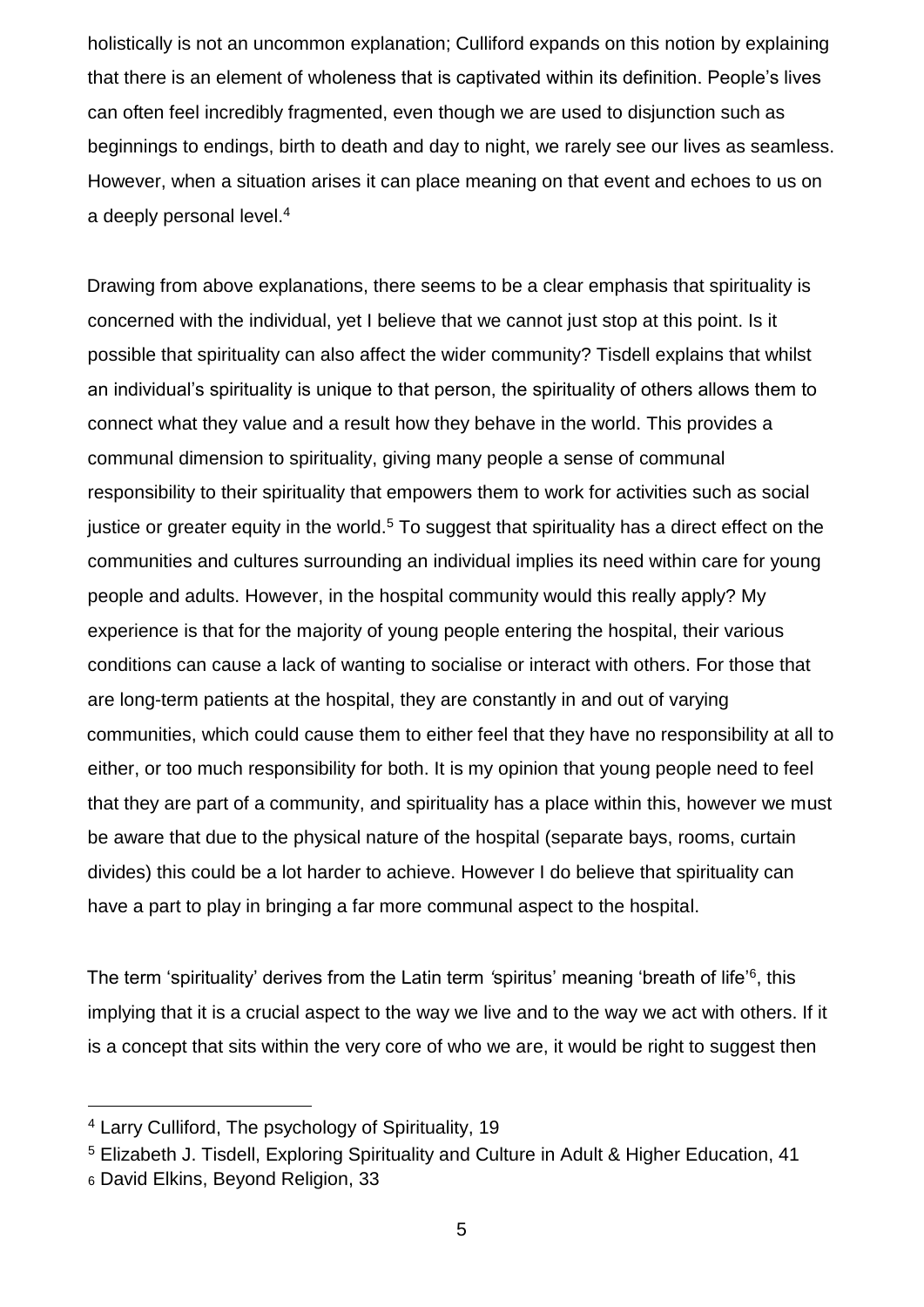that spirituality is something that can be applicable to all, and it seems that through varying religions, cults and clans this has been achieved, which then begs the question can spirituality now stand as a separate ideal from religion?

Swinton points out that the rise of spirituality within contemporary western culture is causing a change to its meaning. He argues that spirituality is no longer confined to religion, but rather is now a wide and multi cultural concept. He goes on to suggest that in order for us to understand spirituality, we must let go of the need to completely define it as for us to not only grasp it but engage with it we need to accept that there are dimensions of human experience that are essentially inexpressible. Consequently we need to learn to be comfortable with uncertainty and mystery that surrounds spirituality.<sup>6</sup> This opinion is shared by Rebecca Nye who argues that spirituality is not something that we can confine to words, but rather as a ʻfelt sense' which draws on non-verbal insight, vision, sound and touch.<sup>7</sup> If spirituality is something we cannot fully define, then how can we categorise it being linked with or without religion? Whilst I appreciate what both Nye and Swinton are trying to put across, I believe that spirituality must have some form of tangible explanation. If the term descends from Christianity I want to look at this strained relationship between both spirituality and religion - can they truly be now two separate entities?

# **Spirituality and Religion**

The relationship between spirituality and religion appears to be somewhat heated. As we have already touched upon, scholars such as Elkins have highlighted moments from where a person's spirituality began to move away from the control of the institutional church in the 1960s.<sup>8</sup> Gollnick goes on to explain that there is now becoming a notion of "spiritual but not religious", a term created by Fuller who suggests that people who choose to define themselves in this way choose to rely on their own experience to substantiate their beliefs.<sup>9</sup> This implies that spirituality without religion still holds the ideal of holistically looking at oneself and as a result looking as to how to improve situations they may find themselves in. However, I find that this idea of spirituality is almost like a puzzle with a

<sup>6</sup> John Swinton, Spirituality and Mental Health Care, 11-13

<sup>7</sup> Rebecca Nye, Children's Spirituality, 1

<sup>8</sup> James Gollnick, Religion & Spirituality in the Life Cycle, 27, quoted from David Elkins, Beyond Religion, 1998

<sup>&</sup>lt;sup>9</sup> Ibid, 30 quoted from Robert Fuller, Spiritual but not Religious, 2001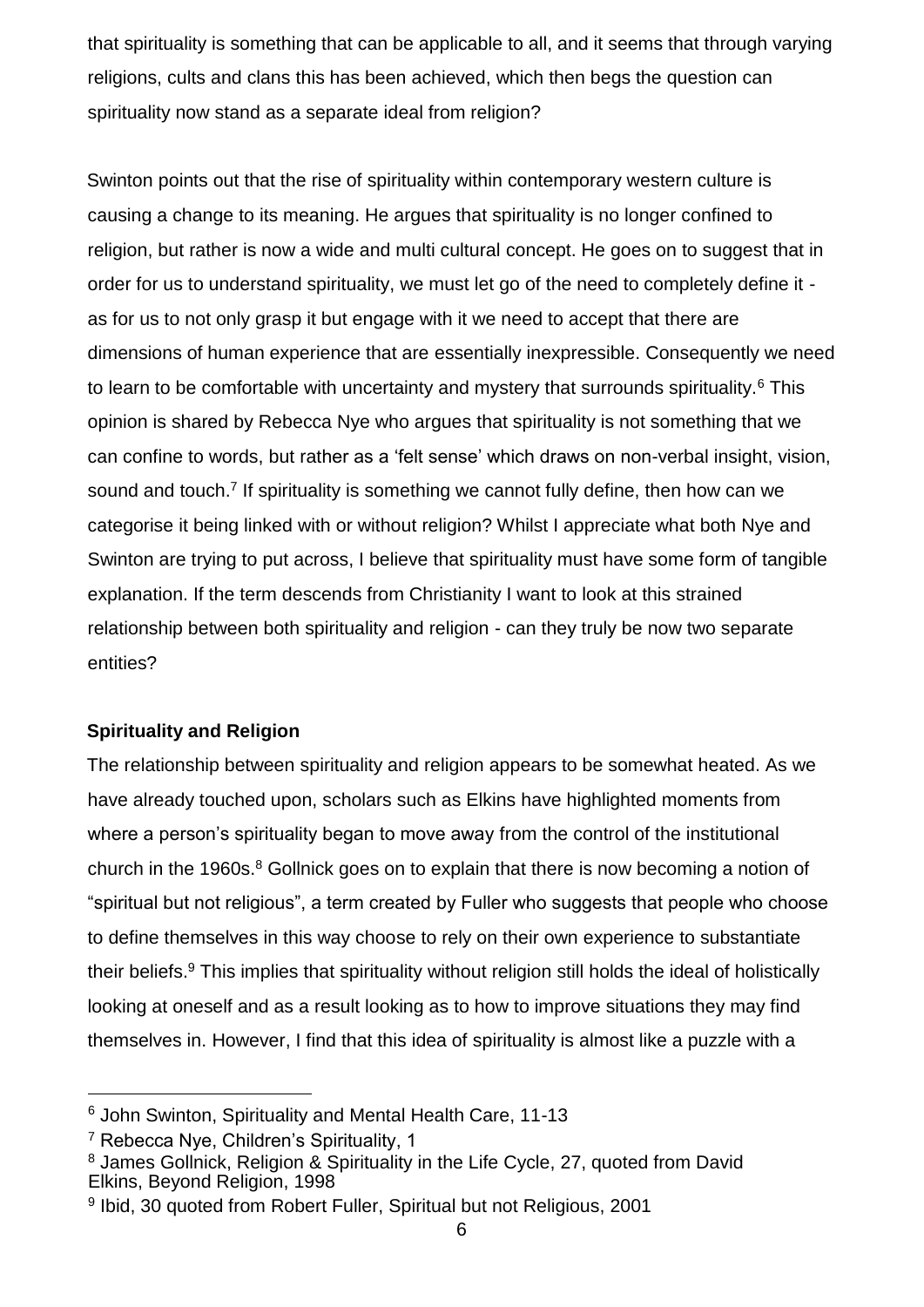missing piece - it can never truly be completed. Spirituality should lead an individual to a place with the divine as a result of self-reflection, rather than stopping just before it.

As explained in *Just Spirituality*, Butler and Butler believe that spirituality lies at the heart of religion, as it is a way for "all people, at all times to encounter the mystery, fear and fascination of existence".<sup>10</sup> This idea of encountering spirituality within religion is taken one step further by MacKinlay, who makes the linear link between religion, spirituality and relationships. She believes that as humans we have three dimensions: physical, psychological and spiritual. Spirituality, she explains, can for all people be based around what is most important in their lives. For Christians, God being central in their lives provides them with the ability to explore that central meaning through worship, prayer, reading or mediation as a means of response.<sup>11</sup> I believe this idea of spirituality making the link with religion is where we can begin to understand how the two work together. Developing spirituality, as Ursula King explains, is like "stirring, mixing, kneading the dough of our daily life experiences into spiritual food that is truly nourishing and strengthening for us".<sup>12</sup>

It would seem then, that spirituality can be interpreted through many lenses. As it stands, it seems that the nature of spirituality is focusing on the individual, their peace, progress, purpose and beliefs surrounding their lives. How they choose to interact with that can be deemed as spirituality, using religion or other means to outwardly work out their own interpretations. In light of this dissertation, I believe this is a key definition to use as, whilst it is specific, it allows room for an individual to place their own structure within it. As we move forward, I would like to focus on spirituality concerning young people, looking at how they interact with it, drawing from present research into the topic and as a result looking at spiritual care that is currently put forward for youth workers in both a general and hospital setting.

<sup>10</sup> Barbara Butler & Tom Butler, Just Spirituality in a world of faiths, 1

<sup>11</sup> Elizabeth MacKinlay et al, Ageing, Spirituality and Well-being, 76-78

<sup>&</sup>lt;sup>12</sup> Ursula King, The Search for Spirituality, 179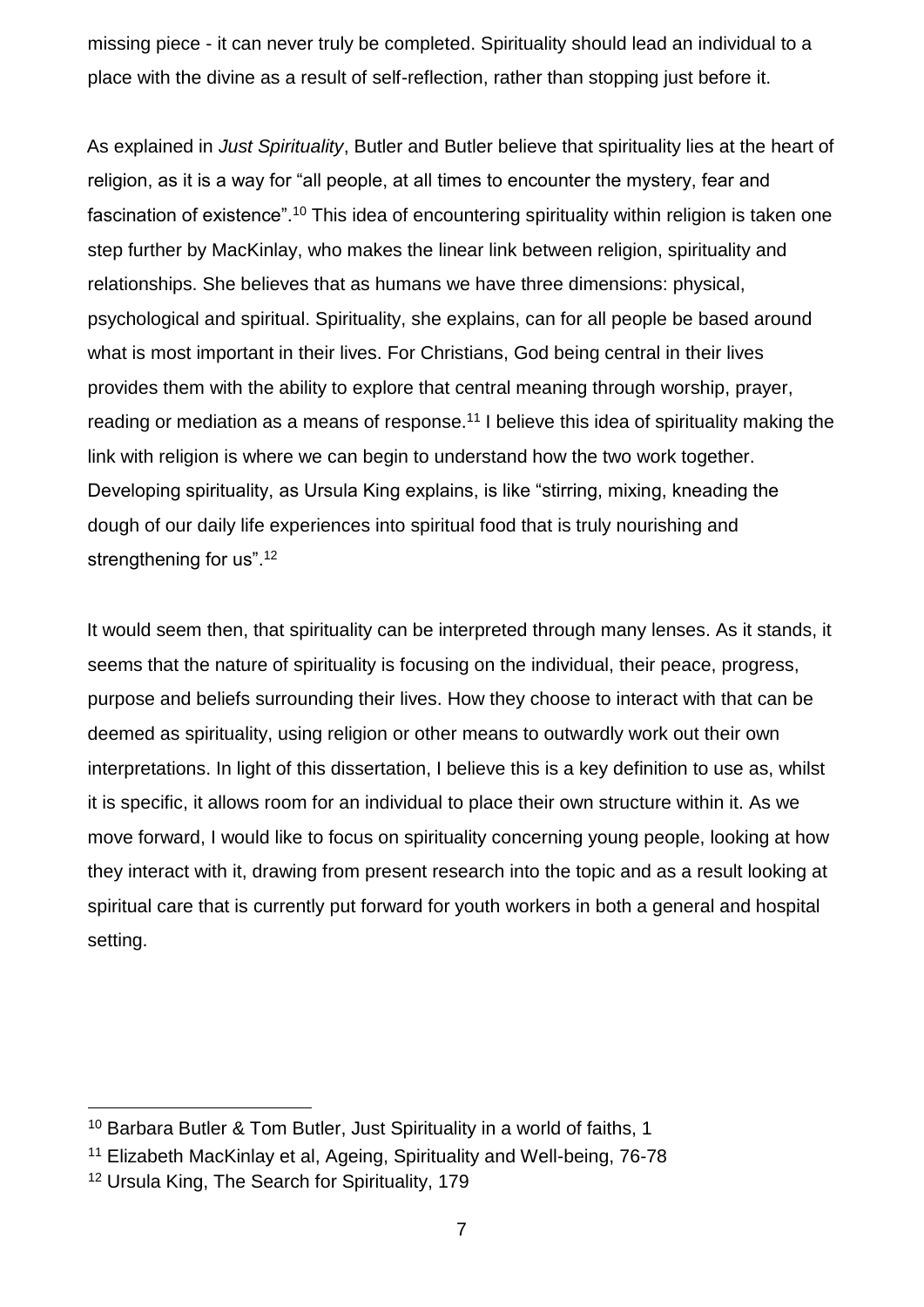# **Young People's Spirituality**

Spirituality with young people is, just like the term itself, open to interpretation. Young people in a post modern world will find their culture being one of continual change and rapid transition.<sup>13</sup> So how do we make sense of spirituality amongst young people? Referring from *Making sense of Generation Y*, Sara Savage et al, distinguish that amongst young people there are two types of spirituality: formative and transformative. They argue that a young person's search for identity and understanding can simply be evidence of a young person forming a level of understanding towards spirituality, yet the challenge is how to move them from a sense of just forming an understanding, to it actually making an impact on that young person (transformative spirituality).<sup>14</sup>

Phil Rankin is a researcher who, for three years, interviewed young people all around the U.K., asking them questions around spirituality. Upon his results, Rankin explains that in light of all the data he collected, his view is that young people are interested in spiritual/religious issues. He remarks that there is a clear evidence of something ʻburied' among them, and that they simply require an environment for them to reflect upon it.<sup>15</sup> Rankin also shows us through his research how young people's understandings are wide and varied. What one young person might interpret as spirituality, another may not. Young peoples understanding can be so different to their understanding of the word God, which can be different to their understanding of angels, heaven, hell, creation, purpose, control etc. As a result, Rankin puts forward that the key is to consider each young person as a unique individual and engage with only *their* understanding of the term.<sup>17</sup>

It is clear then, that spirituality is continually an ever present topic in the lives of young people, how they choose to understand or interact with it may prove different as to each individual, but as a result of this I feel we must draw attention to how we choose to care for young people. If spirituality is such a key part to their development then we need to be engaging with caring for young people in a spiritual way. In this section I want to focus on the topic of spiritual care: what is it? Where is its place in youth work? Finally I will be

<sup>13</sup> National Society, Youth A Part, 11

<sup>14</sup> Sara Savage et al, Making sense of Generation Y, 121-122

<sup>&</sup>lt;sup>15</sup> Phil Rankin, Buried Spirituality, 50 17

Ibid, 76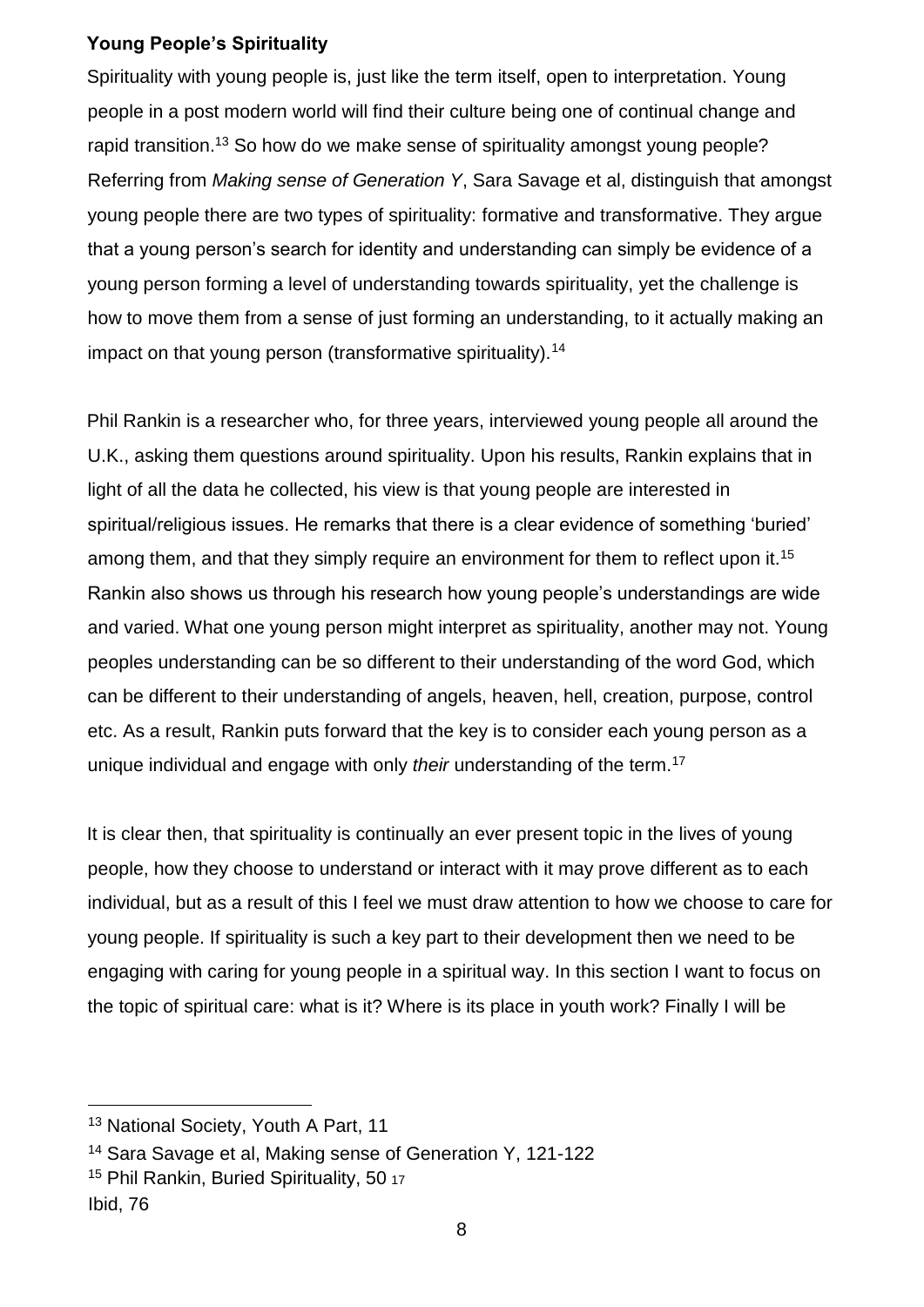looking at the current suggested models of spiritual care, specifically within a hospital environment and establish my own understanding around the subject.

## **Spiritual Care**

l

It is important to realise early on when looking at spiritual care that it is distinguishably different from that of religious and pastoral care, and as this dissertation is aiming to specifically target spiritual care and its input with young people within a hospital environment, it's important that we understand the difference in the three terms. Paul Nash explains the difference: religious care highlights a form of care relating specifically to the needs, practices and rituals that surround someone of a particular religious faith; pastoral care is a term used not only within a Christian context but in the wider world too such as schools (this then refers to care given to an individual or a family who might have concerns, problems, needs etc.); spiritual care is concerned with what are often seen as the ʻbig' questions in life, looking at the individual's purpose, destiny, identity and a potential relationship with the transcendent.<sup>16</sup> In the *Handbook of Spiritual care in Mental Illness*, provided by the Birmingham NHS, Dr. Jo Barber describes spiritual care as a way for individuals to find their own ʻtrue' spirituality, which can in turn help them make sense of what is happening to them and give them strength to move towards recovery. She suggests that simple love, care and understanding can help a patient move towards having an increased sense of self-esteem and identity.<sup>17</sup> It seems right to suggest then, that spiritual care is a platform for an individual to engage with questions about their life. It allows them to explore their own understanding of how they see their life and a result choose how to live it.

So if spiritual care is the platform, how do we actively go about caring for individuals spiritually? I believe what is important to realise is that within spiritual care we will continue to have the battle between its relationship with religion. Especially within the NHS, it seems that it is still a matter of debate as to how we address spirituality within care for patients. Yet for the purposes of this dissertation I feel that, in light of previous research, it

<sup>16</sup> Paul Nash, Supporting Dying Children and their Families, 3

<sup>17</sup> Jo Barber, Handbook of Spiritual Care in Mental Illness, 11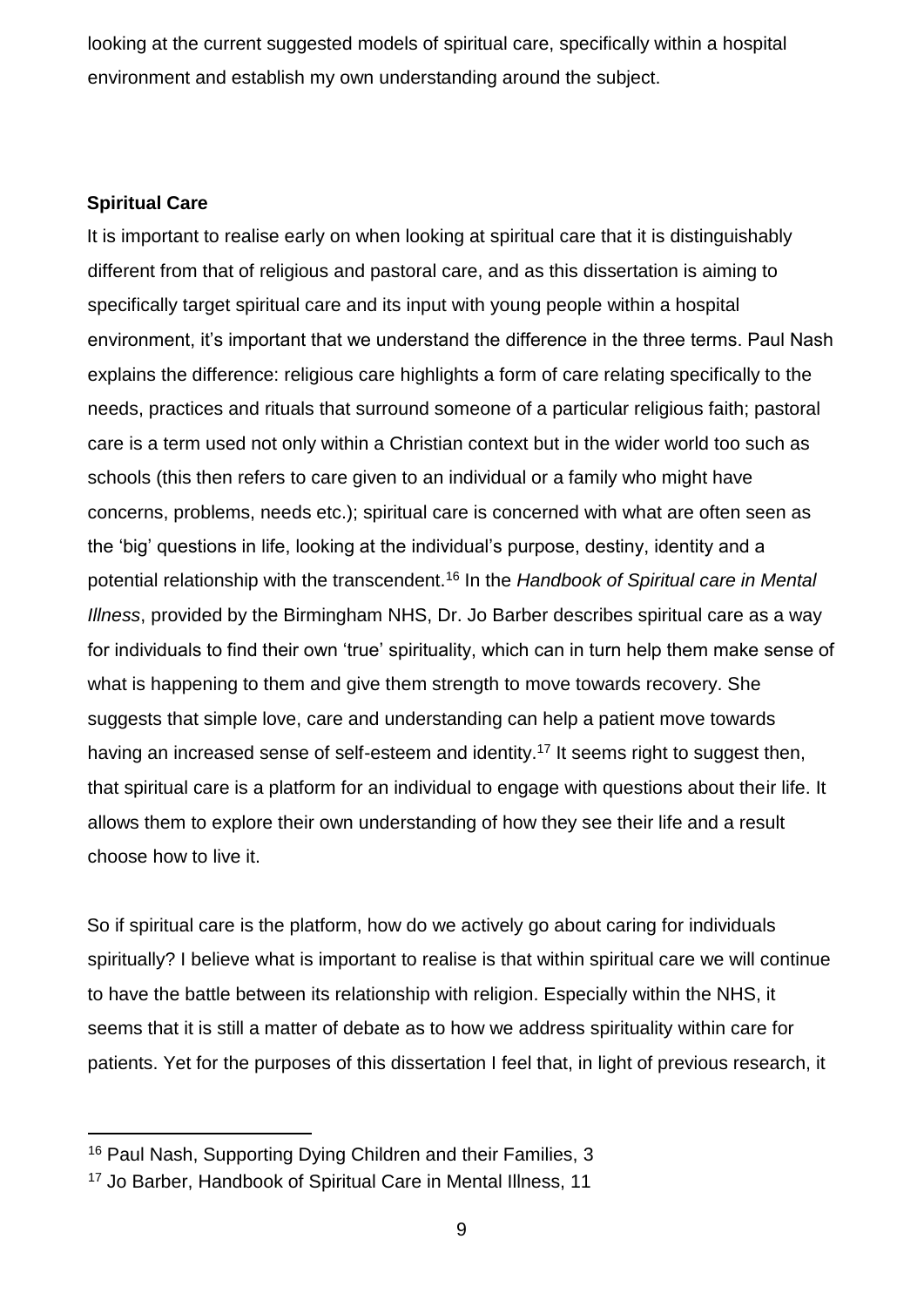would be foolish to not see religion as having a part to play (however small) within spiritual care in the NHS. In 2006, Gillian White argued that there is a failure to the current approach to spiritual care within the NHS. In her opinion, the scientific approach that still dominates health care can overemphasise physical aspects of health rather than that of what she describes as the four elements of each individual: body, mind, health, spirit.<sup>18</sup> So why is there a need for spiritual care within the NHS? Surely it is right that a hospital, which is there to improve the health of its patients, should only focus on physical care? Culliford explains that through spiritual care in the NHS he has noted that patients reported an improved feeling of self-esteem and confidence. It gave them a morale-boosting sense of being once again in better controls of their lives and described how it helped them improve their relationships, not just with family, friends and carers but also with God.<sup>19</sup>

Bonhoeffer explain that turning a sad person into a cheerful one, or a timid person into a courageous one, (or in light of the NHS turning a sick person into a healthy one) is not real care. He argues that secular care is something that isn't going to be fully significant to an individual in the long term. That beyond situations such as sadness and timidity (and physical health), the individual should believe that God is our help and comfort. Spiritual care is a way of preaching the gospel to those who have not heard, or for those who have withdrawn from it. He argues a love is needed that will in turn eventually lead people back to the proclamation of the gospel.<sup>20</sup> Whilst I agree with Bonhoeffer's stance on the concept of what is true care is, in regards to a youth worker's role within the hospital, I am not encouraged nor allowed to evangelise to patients that the Christian God I believe in can be their comfort. I do not believe that spiritual care can be restricted to only a method of preaching the gospel and working in a hospital context I believe there are far more effective ways of preaching the gospel and spiritually caring for young people in a hospital, see Appendix 2 for an example.

## **Spiritual Care in a Hospital Context**

l

To answer this question, I wanted to focus my attention on scholars who had researched and worked in the field of delivering spiritual care in the NHS. To start with, I turned towards the work of Dr. Rebecca Nye who has been working in the field of children's

<sup>&</sup>lt;sup>18</sup> Gillian White, Talking about Spirituality in Health Care Practice, 25-29

<sup>19</sup> Larry Culliford, The psychology of Spirituality, 61

<sup>20</sup> Dietrich Bonhoeffer, Spiritual Care, 30-31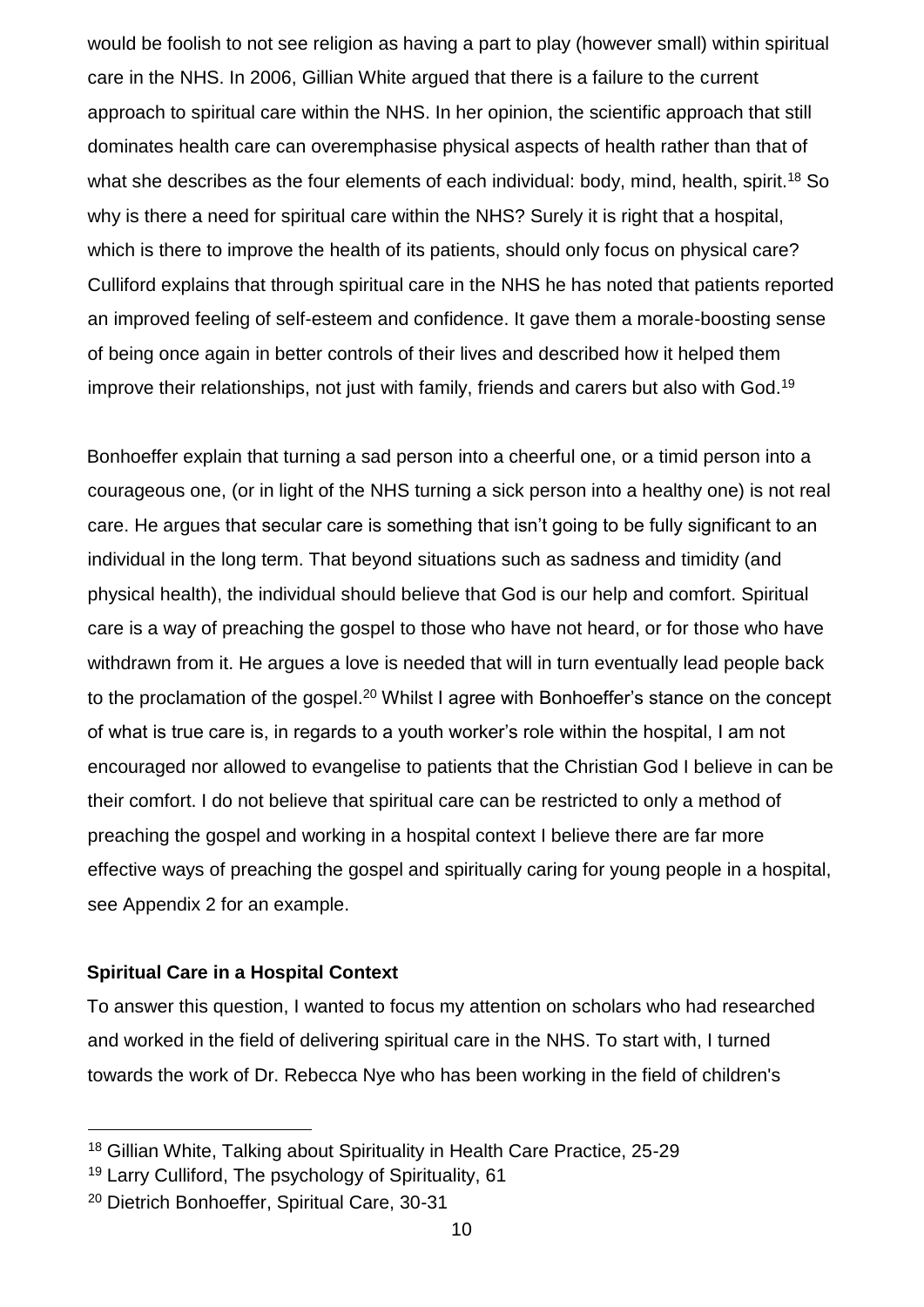spirituality as a researcher, consultant and practitioner since 1994. Nye suggests her own developed model (Space. Process. Imagination. Relationship. Intimacy. Trust)<sup>21</sup> See Appendix 3 for further details.

Nye's spiritual care model is one that I can appreciate and see value to. When working with young people, I believe the model she has laid out is equally applicable to them. For example, Terry emphasises how, in his opinion, relationships are at the very heart of youth work. He goes on to suggest that relationships are in fact everything because personal growth, development, learning about values etc, are all human tasks that can only be done via relationships. As a result, he explains that not only will youth work provide opportunities in safe environments for young people to challenge and be challenged, but also allow them space to learn about themselves, their relationship to the world and their relationship with God.<sup>22</sup>

Nye is not the only scholar to have created a form of model in order to help those carrying out spiritual care. The Access model (Assessment. Communication. Cultural negotiation & Compromise. Establishing respect & rapport. Sensitivity. Safety) was developed by Aru Narayanasamy, who devised this strategy for providing sensitive care related to the cultural and spiritual needs of patients.<sup>23</sup> What appeals to me about this model is how Narayanasamy looks logically at the varying aspects of spirituality and how it can change according to the individual. In this model, we see aspects of Nye's echoing throughout, such as safety and establishing respect and rapport (relationship). Narayanasamy's approach includes looking at how we choose to communicate to those we are working with and highlights the importance of looking towards the culture in order to help the overall care. He argues that in the U.K. (and especially looking towards Birmingham Children's Hospital) we have a wealth of multi-culture, and as a result we need to be sensitive to the spiritual and cultural implications that come with patients who come from various backgrounds.

<sup>21</sup> Rebecca Nye, Children's Spirituality, 41-55

<sup>22</sup> Neal Terry, Quoted in Kerry Young, The Art of Youth Work, 62

<sup>23</sup> Aru Narayanasamy, Spiritual Care, 20-23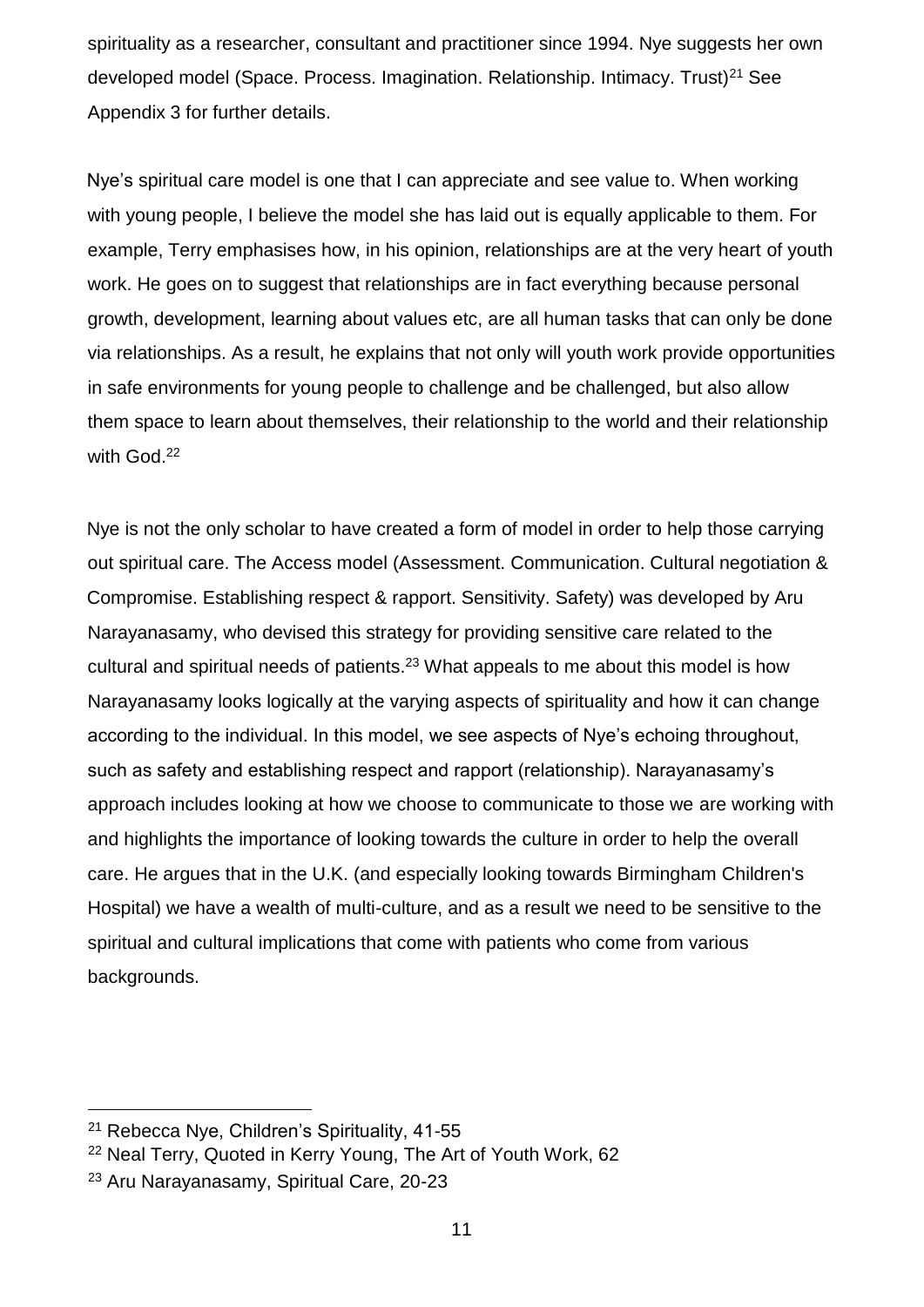Overall, it is clear to me that spirituality and spiritual care is a clear need for young people. In this literature review, I have discovered the complexity that comes with attempting to define it as well as the varying ways that individuals will respond to it. I believe that Ursula King summarises spirituality in a most profound way by stating that "many definitions of spirituality have been suggested, but it is perhaps more helpful to ask what spirituality does rather than what it is. It can be linked to all human experiences, but it has a particularly close connection with the imagination, human creativity, resourcefulness, relationships - whether with ourselves, others or with a transcendent reality, named or unnamed, God."<sup>24</sup> When we choose to spiritually care for any individual or group, it seems clear to me that we must allow ourselves to be open to new thoughts and processes. Spirituality, as Nye so simply states, is "God's ways of being with children and children's ways of being with God."<sup>25</sup> Whilst I party agree with this statement, I do not agree with it in its entirety. In light of my research, it appears to me that spirituality is focused on the individual's response to their life. I believe as part of this, the concept of God must enter in at some point. A young person who is suffering with Cystic Fibrosis may well at some point question who God is and why they have a life limiting illness. However, going far deeper than this, they will also ask questions on what they should do with their life, how should they act, should they do their physiotherapy and asking to the point "does my life even matter when it is so short?" In light of my research, I believe that spirituality is a journey, one that asks a number of questions (related and unrelated to God) and attempts to answer them in whatever way they can. As youth workers, it is our role to guide young people through that process, standing alongside them and opening up the foundations for them to base their very identity on. Having now concluded on what spirituality is, I will now be moving onto to looking specifically at the spiritual needs of young people. Whilst being aware of how broad a subject this may lead to and how we may never fully be able to classify each individual spiritual need of young person, I believe that providing holistic spiritual care for young people requires us to be aware of the needs that they might have and explore further with them.

<sup>24</sup> Ursula King, The Search for Spirituality, 3

<sup>&</sup>lt;sup>25</sup> Rebecca Nye, Children's Spirituality, 5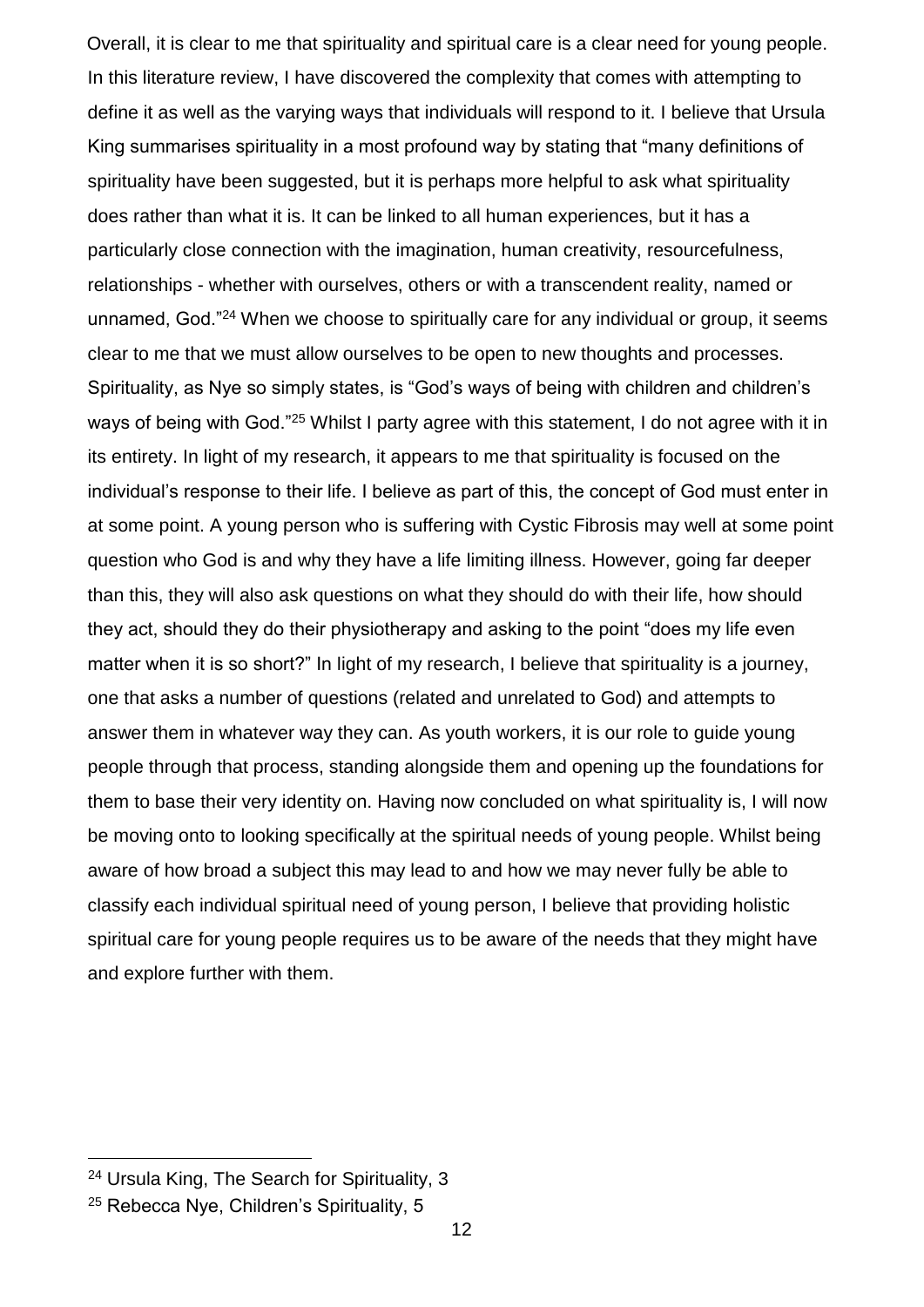# **Chapter Two: Spiritual Needs of Young People**

Having now gained insight into the concept of spirituality and spiritual care, I now want to draw focus on the spiritual needs of young people. It is my hypothesis that to understand the spiritual needs of young people we must first be aware of the current theory that surrounds the general needs of young people. As a result this chapter will be broken down into several sections, including exploring Maslow's hierarchy of needs as well as faith development theory from James Fowler. From this I will be able to draw out what are the general spiritual needs of young people and look towards any literature highlighting how this may have an impact on or change the spiritual needs of young people within a hospital setting.

## **Needs of Young People**

It is clear from the start that, when reading literature based around the needs of young people, there are many processes at work, making it harder to initially define clear needs. However, certain scholars (Maslow 1943, Fowler 1981, Erikson 1968) have all provided their own thoughts on how we as people develop. To begin with, Maslow establishes that as humans we all have a hierarchy of needs and motivations. As a result, he breaks these ʻstages' down into 5 main points (see figure 1 below).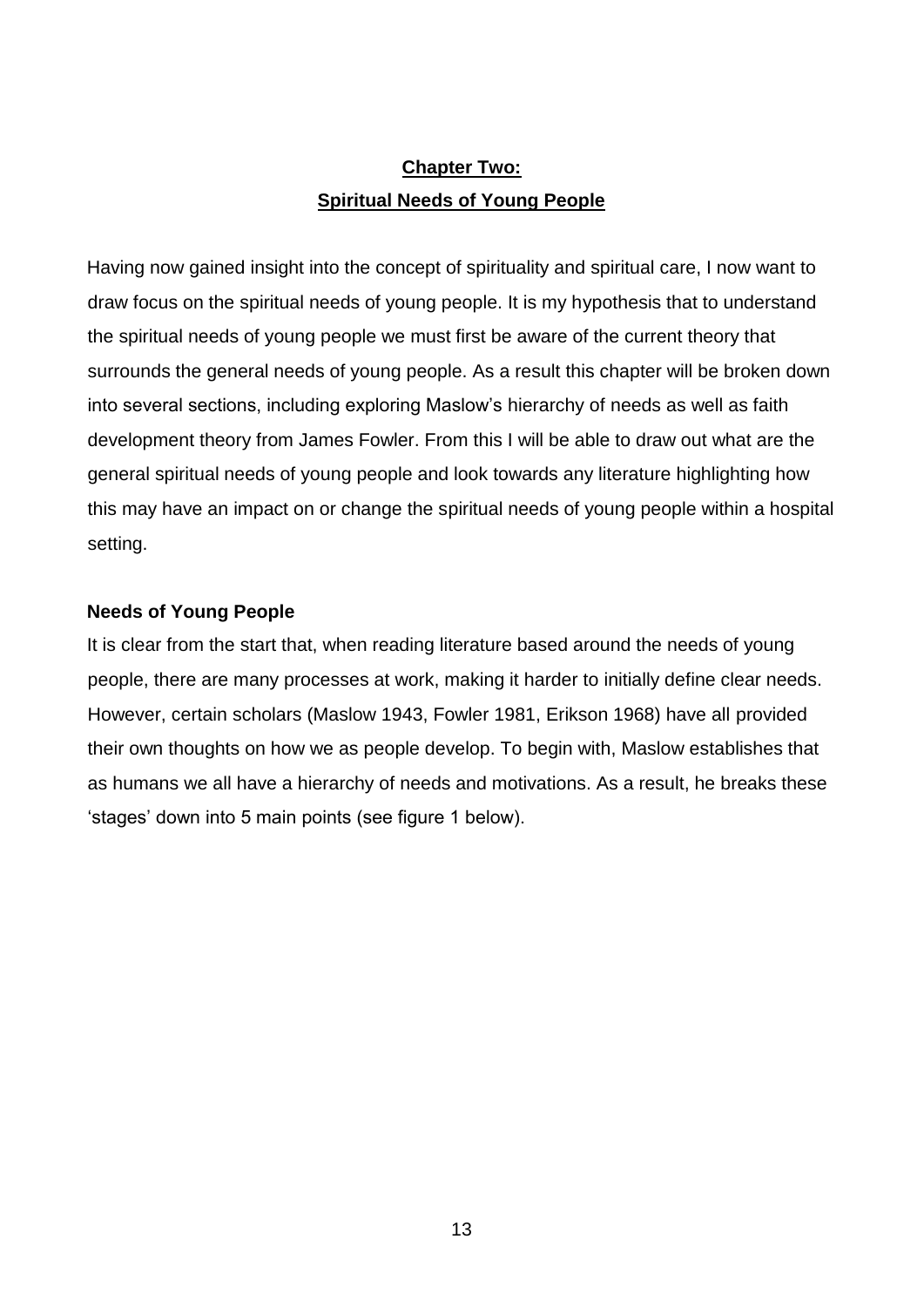

Figure 1.

According to Maslow, the survival needs of any individual will always take priority over needs of others such as esteem and love, and that, "each level must be satisfied before an individual is ready to strive for satisfaction of the next higher level of need."<sup>26</sup> Sapin however makes the point that whilst this may be accurate to Maslow's hierarchy, we are not confined to it. She explains that different perspectives, which could come from factors such as age or interest, (also for the purposes of this dissertation circumstances such as discovery of a medical condition, life limiting illness etc) can lead to an individual changing their priorities.<sup>27</sup> For example, for a young person with a life limiting illness, the physiological needs of that young person take full priority. This could lead to that young person not addressing the needs around love, building relationships, their esteem towards their responsibility and reputation etc. Maslow's hierarchy gives strength to the idea of all individuals having certain priorities that can lead to their needs developing and changing over time.

For young people (especially in a hospital setting) their needs might fluctuate from physiological to esteem and back again. I believe that Maslow's approach cannot be seen as a linear concept (even though the title suggests it), but rather, as Sapin suggested, one that allows all individuals to move up and down the scale. I believe Maslow gives youth workers, and all those concerned with development of individuals, a basic structure,

<sup>&</sup>lt;sup>26</sup> Mary Elizabeth Milliken, Alyson Honeycutt, Understanding Human Behaviour, 73

<sup>27</sup> Kate Sapin, Essential Skills for Youth Work Practice, 77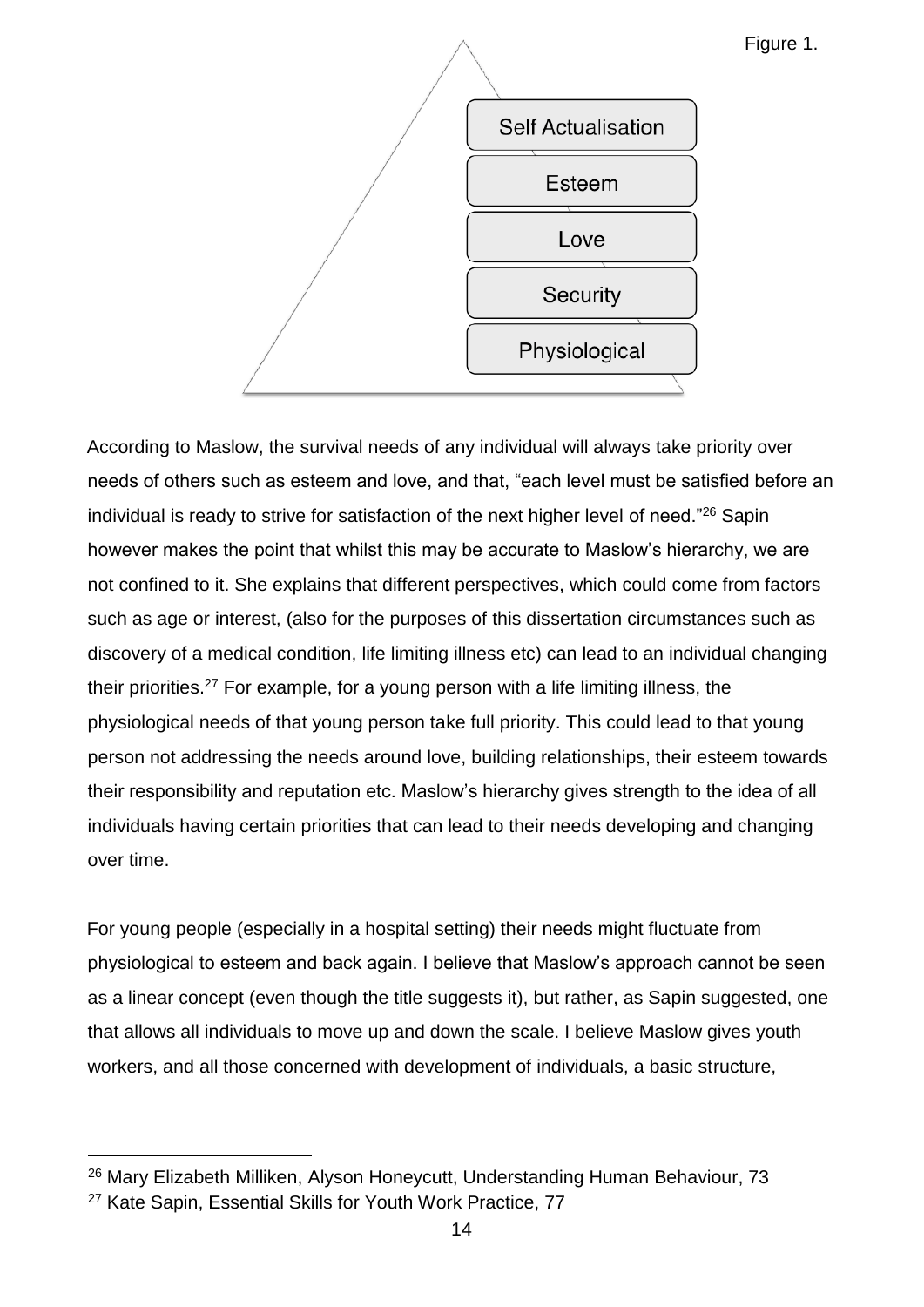allowing others to build upon what for each individual needs such as security might look like for them.

Erik Erikson in 1968 developed the idea of ʻstages' of needs further, in his stages of psychosocial development (see figure 2 below), he considers that development of young people can consist of them passing through a series of stages, building (similar to Maslow 1943) upon each other. Erikson believes that individuals can pass through these stages either successfully or not and argues that if they do not pass through the stages successfully, then problems will emerge later in life $^{28}$ .



For this dissertation I want to focus on the 5th stage of Erikson's mode (identity versus role confusion). Erikson suggests that in the adolescent years, young people are faced with the task of discovering who they are and what they want to do with their lives. This can lead to identity confusion and self-doubt. Through this stage, Erikson seems to highlight this more and more, stressing that it is in this stage where a young person needs to establish a solid sense of identity, and that failure to do this could result in individuals left with considerable

<sup>28</sup> Rob Toplis, Childhood and Youth Studies, 86-87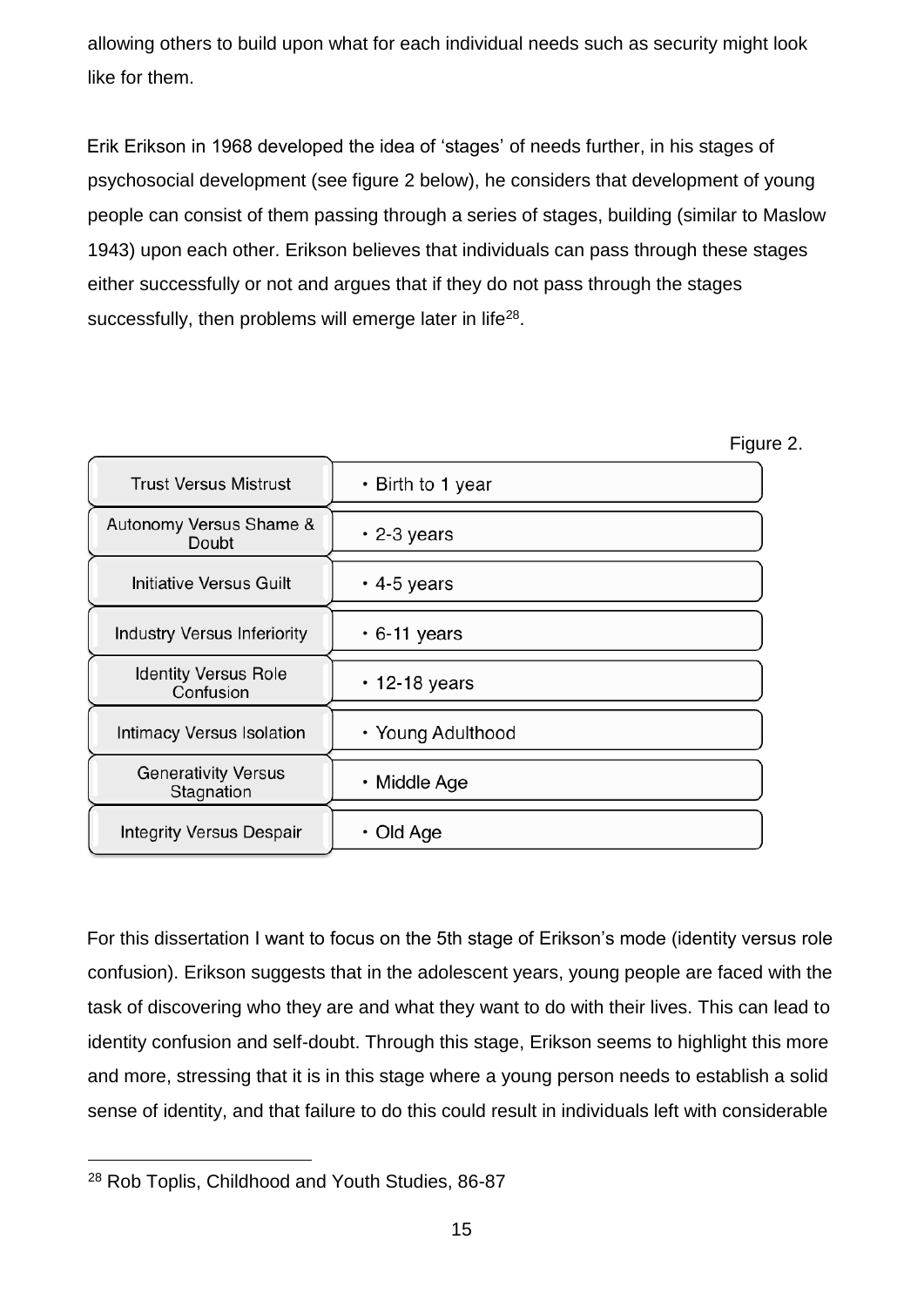role confusion.<sup>29</sup> In our research into defining spirituality, we read from Paul Nash how spirituality (and spiritual care) was concerned with the individual asking what are seen as the big questions in life, focusing on their purpose, destiny, identity and a potential relationship with the transcendent. $30$  This seems to echo what we are seeing within Erikson's stage and whilst Erikson does not explicitly mention spirituality within his model, it seems right to suggest that spirituality has a place within this stage.

Finally we look towards James Fowler, one of the world's most renowned scholars, who has written many books on faith development. His faith development theory touches on several stages of faith (see figure 3).

| Stage 1 | · Intuitive - Projective Faith     |
|---------|------------------------------------|
| Stage 2 | • Mythical - Literal Faith         |
| Stage 3 | • Synthetic - Conventional Faith   |
| Stage 4 | • Individuative - Reflective Faith |
| Stage 5 | • Conjunctive Faith                |
| Stage 6 | • Universalising Faith             |

Figure 3.

In this, stage 3 is seen as a stage predominately for adolescents. Fowler describes this concept of mirrors, stating: "the adolescent needs mirrors ... but in a qualitatively new way the young person also looks for mirrors of another sort. He or she needs the eyes and ears of a few trusted others in which to see the image of a personality emerging and to get a hearing for the new feelings, insights and anxieties and commitments that are forming and seeking expression."<sup>31</sup> What Fowler seems to strike upon in far more detail opposed to Erikson and Maslow, is the process of thinking that comes within being an adolescent. In

<sup>29</sup> Ibid, 87

<sup>&</sup>lt;sup>30</sup> Paul Nash, Supporting Dying Children and their Families, 3

<sup>31</sup> James W, Fowler, Stages of Faith, 151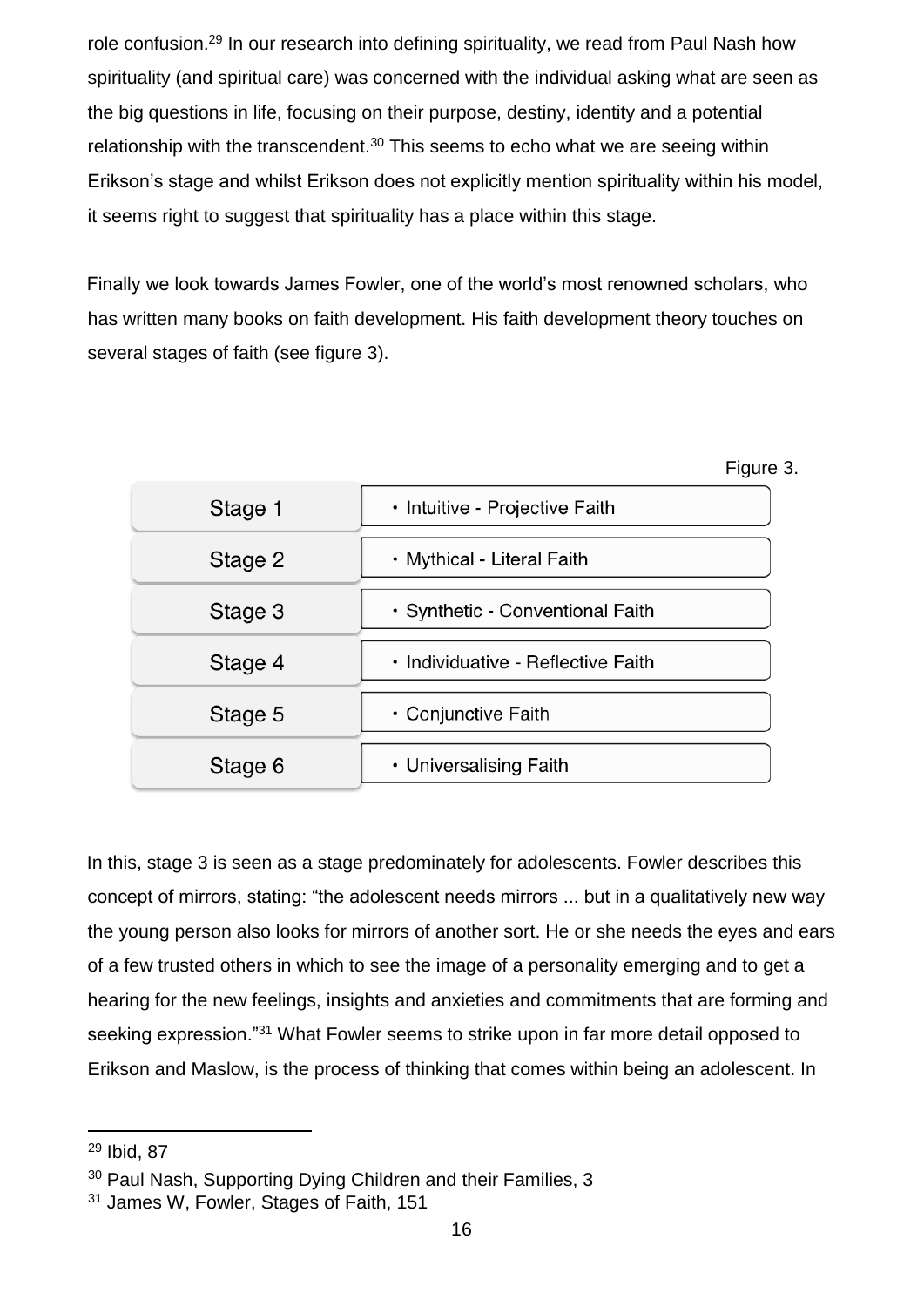this stage, Fowler explains how a young person has their entire concept of God turned upside-down. This is not a phase where suddenly their sense of identity and purpose becomes clear, but rather the simple ʻtruths' that they have believed until now begin to be challenged. They begin, by observation and experience, to discover that either God is powerless or God is hidden. As a result they lose what they initially saw God as, and begin constructing a new opinion (that is liable to change multiple times). This is a time, as Fowler describes, where their mind "takes wings".<sup>32</sup> They are no longer limited in their thinking but now they can construct a multitude of ideas by which there thinking can be transformed.

It is clear so far from both Maslow, Erikson and Fowler that young people are in need during adolescence. For Maslow, the needs are clearly drawn out as he argues young people need to be safe, secure, love, esteem and self-actualisation. Building on this, both Erikson and Fowler stress the importance of adolescence being a time where identity is challenged, young people will be in a phase of observing their life and attempting to create themselves into the person they want to be - implying a need for the space to do that. Towle echoes this by explaining how adolescence is a period in which all earlier needs from childhood can be (to an extent) relived. This state of mind allows the young person to go through a process of general reorganisation of their personality.<sup>33</sup>

# **Spiritual Needs of Young People**

Moving on from needs of young people, I now want to draw focus onto their spiritual needs. Whilst writing this dissertation I have noticed that there is not a great wealth of literature surrounding young people and spirituality - yet scholars including Nye, have written and researched spiritual needs of children. If we are to take from Towle's point about this idea of ʻreliving' childhood experiences within adolescence, then I feel that this might be a worthy starting point for trying to interpret the spiritual needs of young people.

In *The Spirit of the Child*, Rebecca Nye unpacks the core that surrounds children spirituality. In this she explains how, following extensive research into conversations with school children surrounding spirituality, she has concluded that there was a compound

<sup>32</sup> James W. Fowler, Becoming Adult, Becoming Christian, 46

<sup>33</sup> Charlotte Towle, Common Human Needs, 67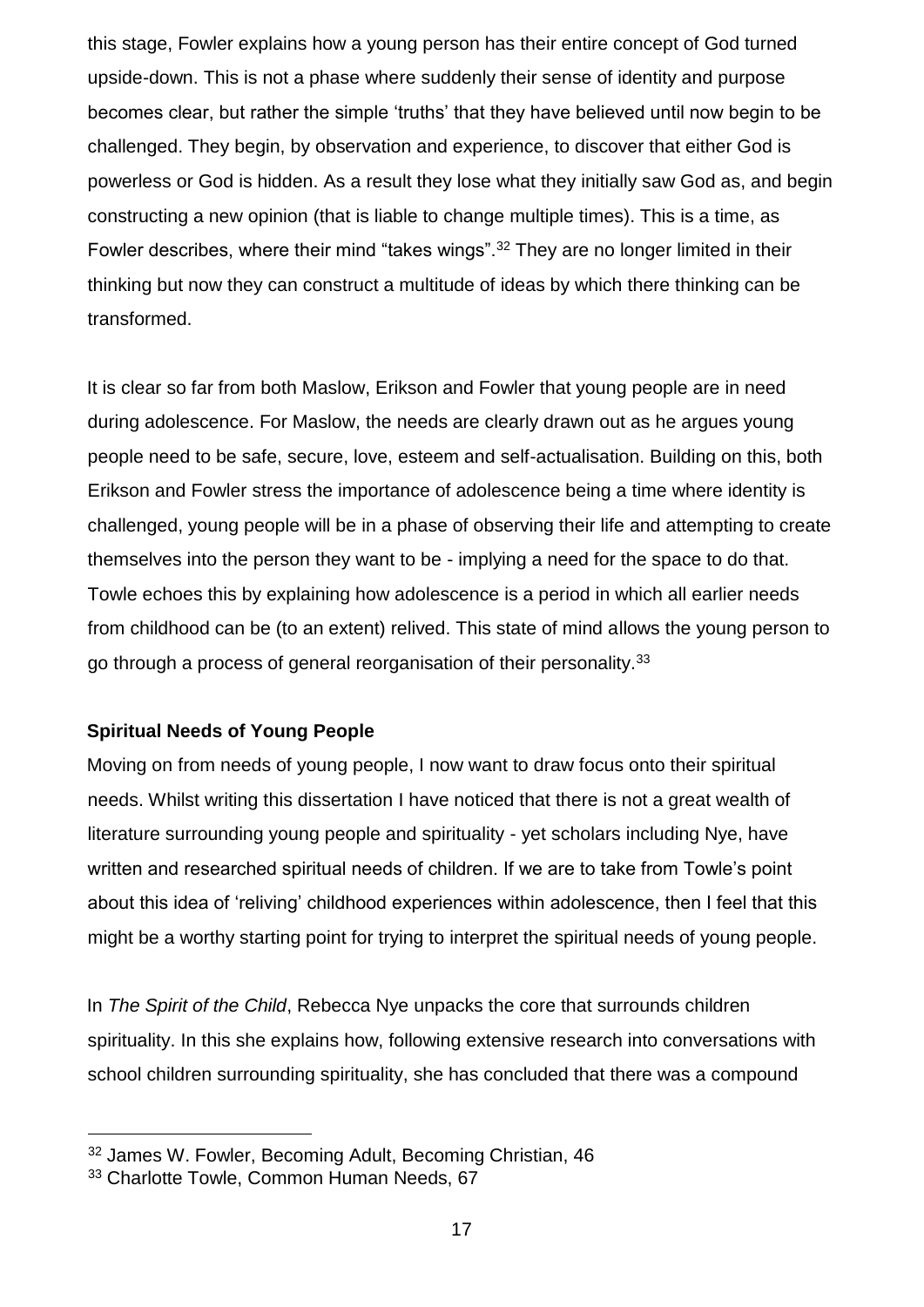property that tied each interview together, something she calls ʻrelational consciousness'. In this she explains how this reflected two patterns she observed, one being an unusual level of consciousness or perceptiveness that related to other passages of conversation by the child, two being how that the conversation expressed in a context of how the child related to things, other people, themselves and God. As Nye explains "children's spirituality was recognised by a distinctive property of mental activity, profound and intricate enough to be termed consciousness"<sup>34</sup>. This therefore implies that, even from a young age, children are able to interact with spirituality on a profound level by way of their relationships - in regards to this dissertation, we were made aware in the previous chapter about the significance of relationships within youth work (Young, 1999), this therefore implies that as children use their relationships to begin to structure their understanding of spirituality, we can presume that young people will in fact also do the same.

Yet how do young people structure their understanding of spirituality? Whilst Nye appears to suggest this idea of conscious spirituality with children, Phil Rankin who researched into spirituality with young people (2005) seems to imply something else. As a result of his research, Rankin concluded that young people are spiritual, yet unlike Nye who attests to the idea of children having a conscious way of relating spirituality to themselves and their situations, Rankin suggests that spirituality in adolescence is buried under the demands of everyday life. He argues that providing a space for young people to fully consider their spiritual questions is essential for the development of young people and their needs.<sup>35</sup>

This is also attested to in *The Faith of Generation Y* where we read the importance of family and friends in a young person's life. Collins-Mayo et al. describes a sense of faith that young people displayed when describing their relationships. They identified how their family and friends helped them feel secure as they provided moral support in times of difficulty, as well as knowing the need to trust in themselves.<sup>36</sup> This further emphasises this need of relationships with young people, not just for a developmental need, but for their spiritual needs too drawing from both Nye and Rankin's early stances.

 $\overline{a}$ 

<sup>&</sup>lt;sup>34</sup> Rebecca Nye & David Hay, The Spirit of the Child, 109

<sup>35</sup> Phil Rankin, Buried Spirituality, 80-81

<sup>36</sup> Sylvia Collins-Mayo et al. The Faith of Generation Y, 33-37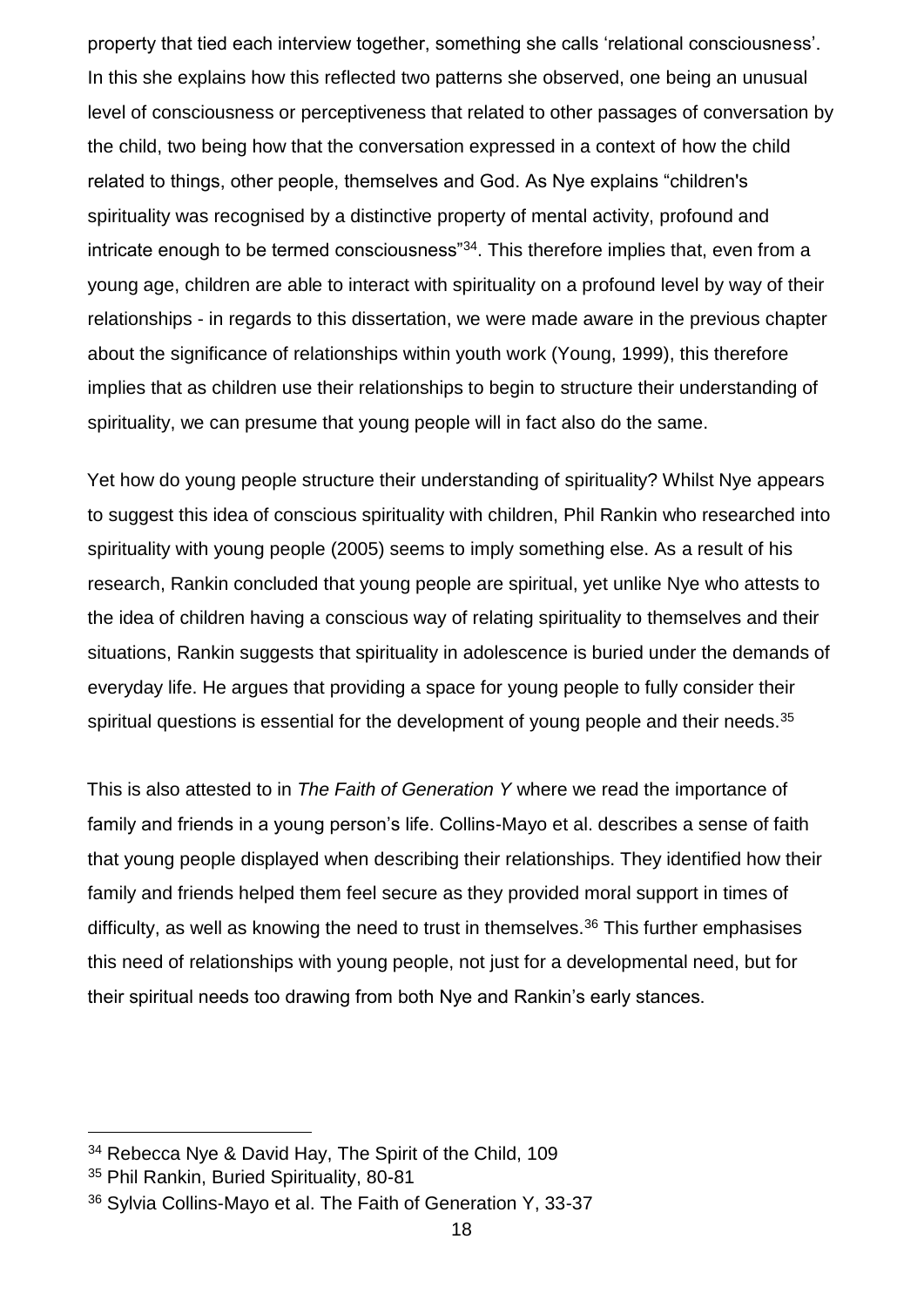# **Spiritual Needs of Young People in the NHS**

Wanting to focus further on the needs of those within the healthcare system, scholar J Bradshaw<sup>37</sup> identified four types of needs: Normative, Comparative, Felt and Expressed (See Appendix 1)*.* Whilst these four needs establish a base level of needs for people, I feel (similar to Maslow's hierarchy) that it only scratches the surface of spiritual needs, especially considering the complexity of young people. I feel that this needs to be explored further.

This is exactly what Aru Narayanasamy has done as he unpacks the idea of spiritual needs in general, but links them within the healthcare system making them far more applicable to the target young people this dissertation is focusing on.<sup>40</sup> He comprises a list of varying needs he believes we need to be aware of when spiritually caring for all those within the healthcare system which are; the need for meaning and purpose, the need for love and harmonious relationships, the need for forgiveness, the need for a source of hope & strength, the need for creativity, the need for trust, the need for expression of personal beliefs & values and finally the need for spiritual practices in relation to a God or deity. What Narayanasamy has described here all appear to be linked with other needs we have established both in this chapter and the previous one. He acknowledges with needs such as meaning and purpose the importance of a patient finding their purpose in their life, whilst also attributing to what we have already discovered in regards to relationships and their key part to play within spiritual care. He also touches on the importance of hope, something that I feel that in a hospital environment we are often apprehensive to give, for the right reason of a fear of bringing false hope. Yet I feel that what Narayanasamy is describing here is not that, but a hope that is sourced from love, support and stability even in the face of a life-limiting illness, hope can still have a part to play within spiritual care.

During this chapter, we have looked at spiritual needs, ranging from developmental through to spiritual. What is clear here is that there are a wealth of needs that, as youth workers, we must be aware of when considering how to assess and meet them. The key thing to consider is that, whilst we can formulate spiritual needs into some models and

<sup>&</sup>lt;sup>37</sup> Jonathan Bradshaw, The Concept of Social Need, 640-643 40 Aru Narayanasamy, Spiritual Care: a practical guide for nurses and health care practitioners, 28-33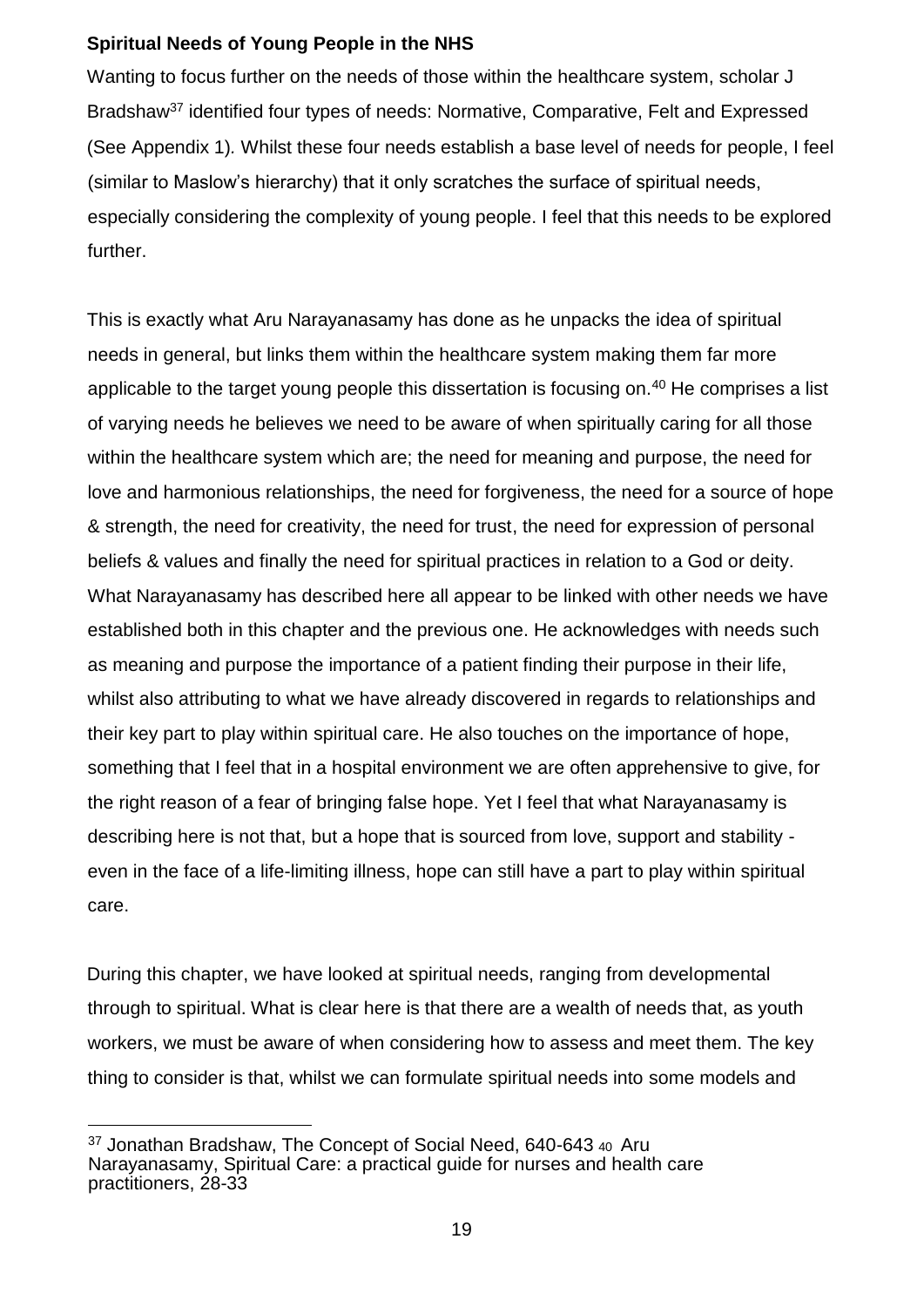tables, we cannot fully constitute as to what a spiritual need is. As McSherry explains, "a spiritual need is unique, specifically determined and interpreted or perceived by the individual who demonstrates or expresses that need."<sup>38</sup> Now that we are aware of the multitude of needs that individuals can/may have, we now need to look towards how we can take this wide variety and consolidate it and cater it for the young people we encounter within hospital settings - and this is where we will begin in chapter three.

# **Chapter Three: Spiritual Assessment**

Over the last two chapters, there has come about a wide understanding of spirituality and its need within young people. Now that we have established both what spirituality is as well as some of the needs young people may require, we will now move into how we aim to meet those needs. Before we do this, we must look at how we can assess spirituality within a hospital setting, looking towards what tools and methods are currently available for us to do this. The importance of knowing how to assess individuals on their spiritual needs will in turn provide a better service provision for the hospital but also it will help us as youth workers to determine where the individual is on their spiritual journey<sup>39</sup>. Whilst we have already looked towards models of suggested spiritual needs in chapter two, in this chapter we will be taking this further. Choosing to bring assessment within youth work practice will allow youth workers to step back from the varying situations they may find themselves in, and will enable them to establish how they will deliver spiritual care from the needs they may have assessed.

# **Why Spiritual Assessment?**

<sup>38</sup> Wilfred McSherry, Making sense of Spirituality in nursing and health care practice, 59

<sup>&</sup>lt;sup>39</sup> Elizabeth MacKinlay, Spiritual Growth and Care in the fourth age of life, 44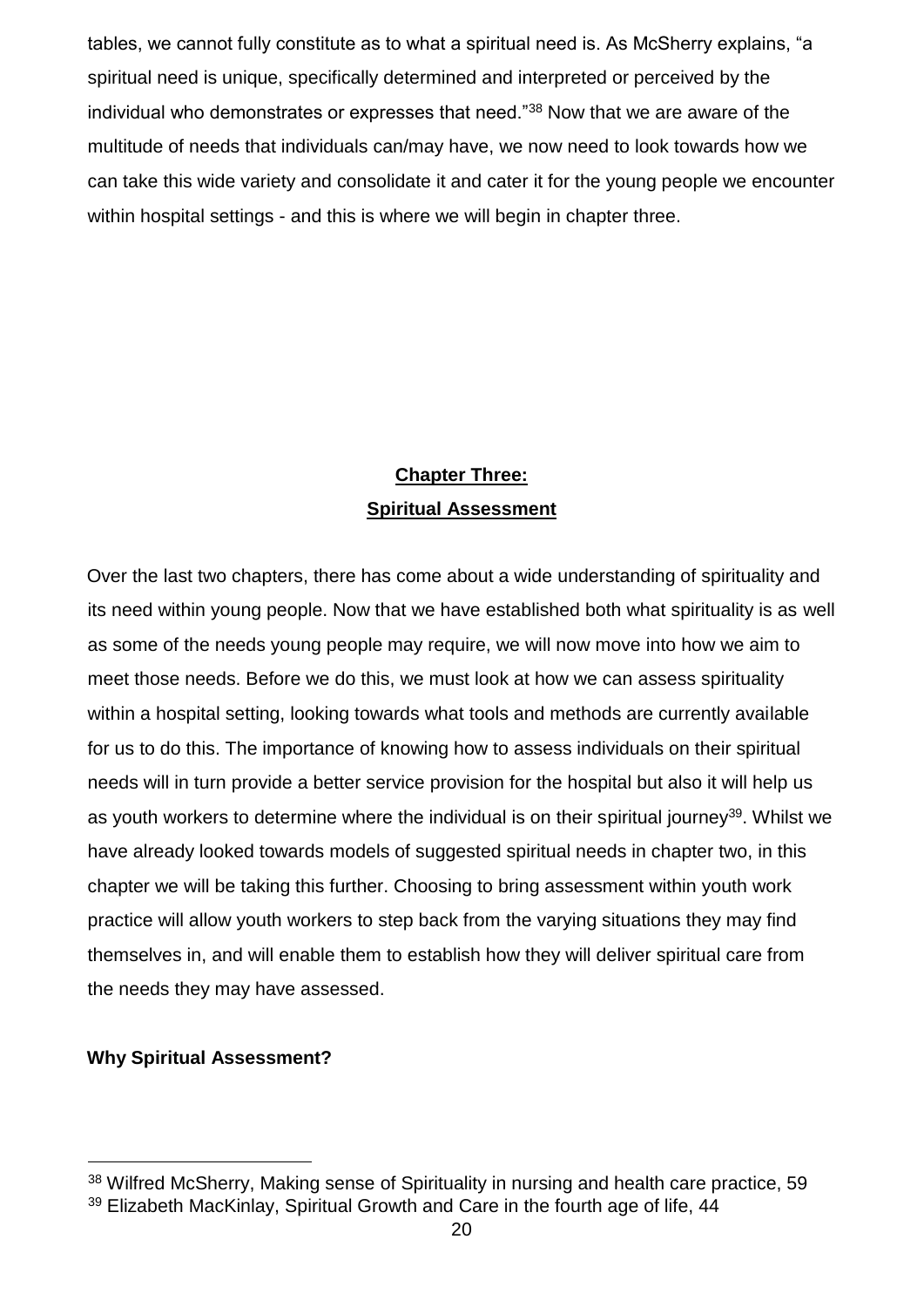In a report on nursing theory, Smith and McSherry write about how spiritual care is now becoming vital within the role of nursing. Nurses need to take a far more holistic approach to their care so that they may see all aspects of a young person within a hospital including spirituality. For a nurse to do this they will need to learn how to assess those needs. However in a busy hospital care setting, acute care can be often the priority and as a result is often left out of the equation. Smith and McSherry go as far to argue that leaving out spiritual assessment within nursing may actually deny a child the opportunity to maintain normal home routines.<sup>40</sup> Whilst I agree that nursing needs to have a far more holistic approach to care for young people, I acknowledge that, in today's finical climate where the NHS are struggling for funding, the nursing staff are already stretched to a limit. This is why we choose to have a youth work service so that we may help provide a holistic care approach to young people through a variety of teams. Spiritual assessment allows those teams to work together in order to provide the best care possible for the young person.

Edwards & Gilbert advocate the importance of spiritual assessment within the NHS by explaining that people want to both recover and discover whilst they are within a hospital. That most people in hospital not only want to learn how to cope with their illness, but also to understand why they are in the situations they are in and to gain strength within themselves.<sup>41</sup> What both Edwards and Gilbert stress, however, is that we need to be aware of who we are in relation to the individual when conducting our assessment. How can we truly assess the spiritual needs of any young people if we do not know them, who they are, where they have come from and where they would like to go? Even within this, can we ever truly know someone else?<sup>42</sup> This in itself may be true, but as we have already drawn out from our study of spirituality, it is relational, and I believe from that we have the ability to take an even greater approach to assessment because it engages with one of the core aspects of youth work: relationships (Young, 1999).

<sup>40</sup> Joanna Smith & Wilfred McSherry, Nursing theory and concept development or analysis, 311-313

<sup>41</sup> Wendy Edwards & Peter Gilbert, Spirituality, Values and Mental Health, 148 <sup>42</sup> Ibid, 146-147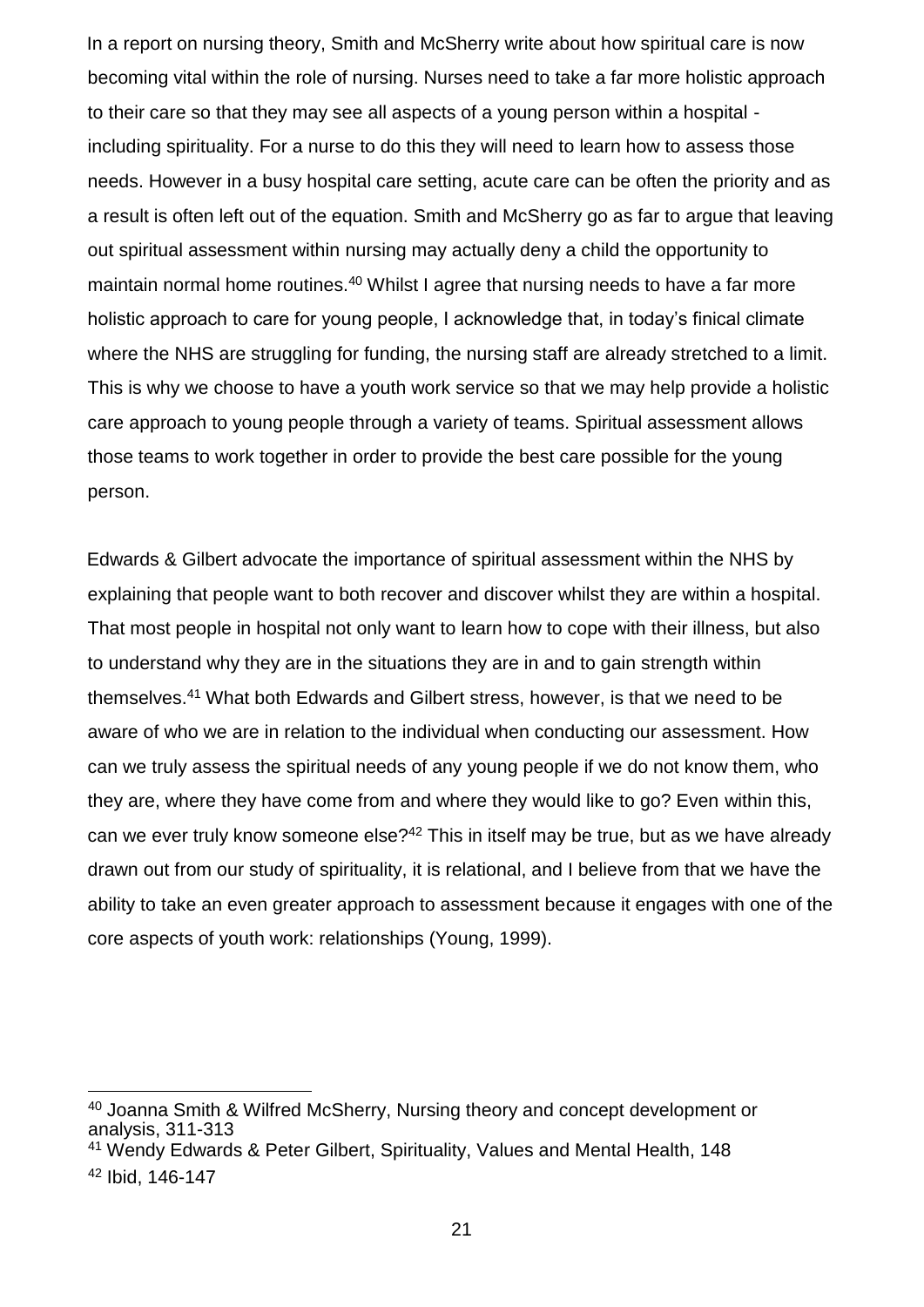# **Spiritual Assessment Framework**

We have already acknowledged that there is need for spiritual assessment, but what exactly does this framework consist of? As we concluded in chapter 2, spiritual needs are wide and change from one individual to the next, so what frameworks and methods are currently in place to help us challenge this without being in danger of restricting spirituality to a textbook process? I believe that frameworks are there to guide and not to lead – that they can provide us with at the very least a starting point for us to build on with the young person.

One of the earliest spiritual assessment guides was developed by a nurse (Stoll, 1979) which was divided into four main sections: the person's concept of God/Deity; the person's source of strength and hope; the significance of religious practices and rituals to the person; the person's perceived relationship between their spiritual beliefs and health status.<sup>43</sup> Whilst this guide was not focused towards adolescent assessment, these four elements provide a foundation for a youth worker to build upon, and I believe that there is a strength in particular to Stoll's final point as to how the individual relates their illness back to their own beliefs. As we have read already, spirituality allows an individual to examine life's big questions<sup>44</sup> and so by making this a clear starting point it prepares the youth worker in how to move forward with the individual's beliefs. However, my concern with this initial framework is the period of time and the level of invasiveness that could be brought with it. Stoll is being incredibly specific with her statements, and in an age where the individual is projected far more for their own specific needs, is this model just too specific? Also within youth work a relationship must be established before engaging with personal details. A youth worker outside a hospital could take weeks or perhaps months to establish a relationship with a young person before spiritually assessing them based on this framework to respect the privacy of a young person. However, in a hospital young people come and go; some will be there for months, but the reality is a lot will be there for a matter of days or weeks. As a result, how do we then spiritually assess someone who could potentially only be in hospital for a few weeks?

<sup>43</sup> Ruth Stoll, Guidelines for Spiritual Assessment, 1574-1577

<sup>44</sup> Paul Nash, Supporting Dying children and their Families,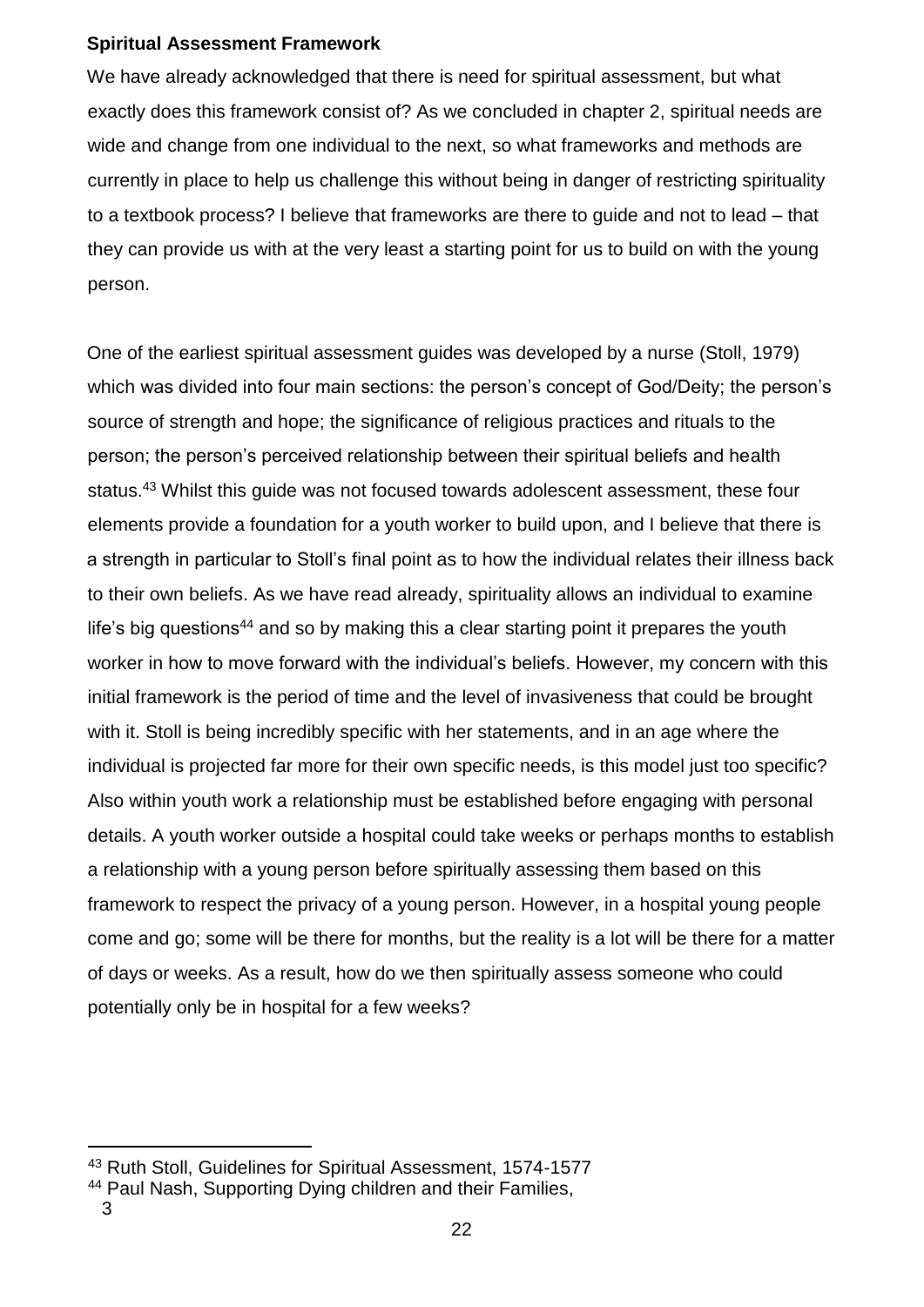Moving forward, John Fisher appears to have taken Stoll's four categories and has expanded them to much wider fields. He claims that when we spiritually assess children, we need to be aware of the quality of relationship with self (personal), with others (communal), with the environment (environmental) and/or transcendent other (transcendental).<sup>45</sup> This, whilst being a model for spiritually assessing children, has a more youth work friendly orientation to that of Stoll. It expands on the world around the individual whilst also drawing it back to spirituality and frees them and the worker to incorporate the religious aspect of spirituality as much or as little as that person sees fit. Due to its less specific nature, it also seems to allow a time span of whatever is necessary. Whilst there is still a need for the worker to establish (through relationship) how an individual sees various aspects of their lives, it would appear to be on a far more informal level. What we must bear in mind, however, is that this structure appears to have been developed far more specifically for children's spiritual assessment – not adolescence. As a result, I believe this model is too vague as children are in a stage of mythical versus literal faith (Fowler 1981). They cannot fully comprehend into words how they have a relationship with these four categories, whereas a young person is in an almost opposite state of mind where they are questioning everything and every relationship they have. This results in leaving this model almost too open and parts of the assessment could be interpreted different ways. For example: a young persons relationship to God before having leukaemia may have resulted in the young person feeling confident in an idea of God. However, after being diagnosed with leukaemia a young person may begin to doubt God and question their relationship ever truly existing. So, whilst this model provides a far more universal approach to spiritual assessment, it falls short by being too vague and appears to be far more targeted towards children and not young people.

Spiritual assessment, according to Elizabeth MacKinlay, is an "integral component" of holistic care.<sup>46</sup> It appears through the two models highlighted above, that spiritual assessment is designed to be a starting block, a guide, rather than a list that you work through. What is clear is that, within spiritual assessment, we need to begin to understand how the individual sees themselves in relationship to everything around them. Only then can we begin to process how we choose to spiritually care for them, bearing in mind that,

<sup>45</sup> John W Fisher, Getting the balance: assessing spirituality and well-being among children and youth, 273

<sup>46</sup> Elizabeth Mackinlay, Spiritual Growth and care in the fourth age of life, 55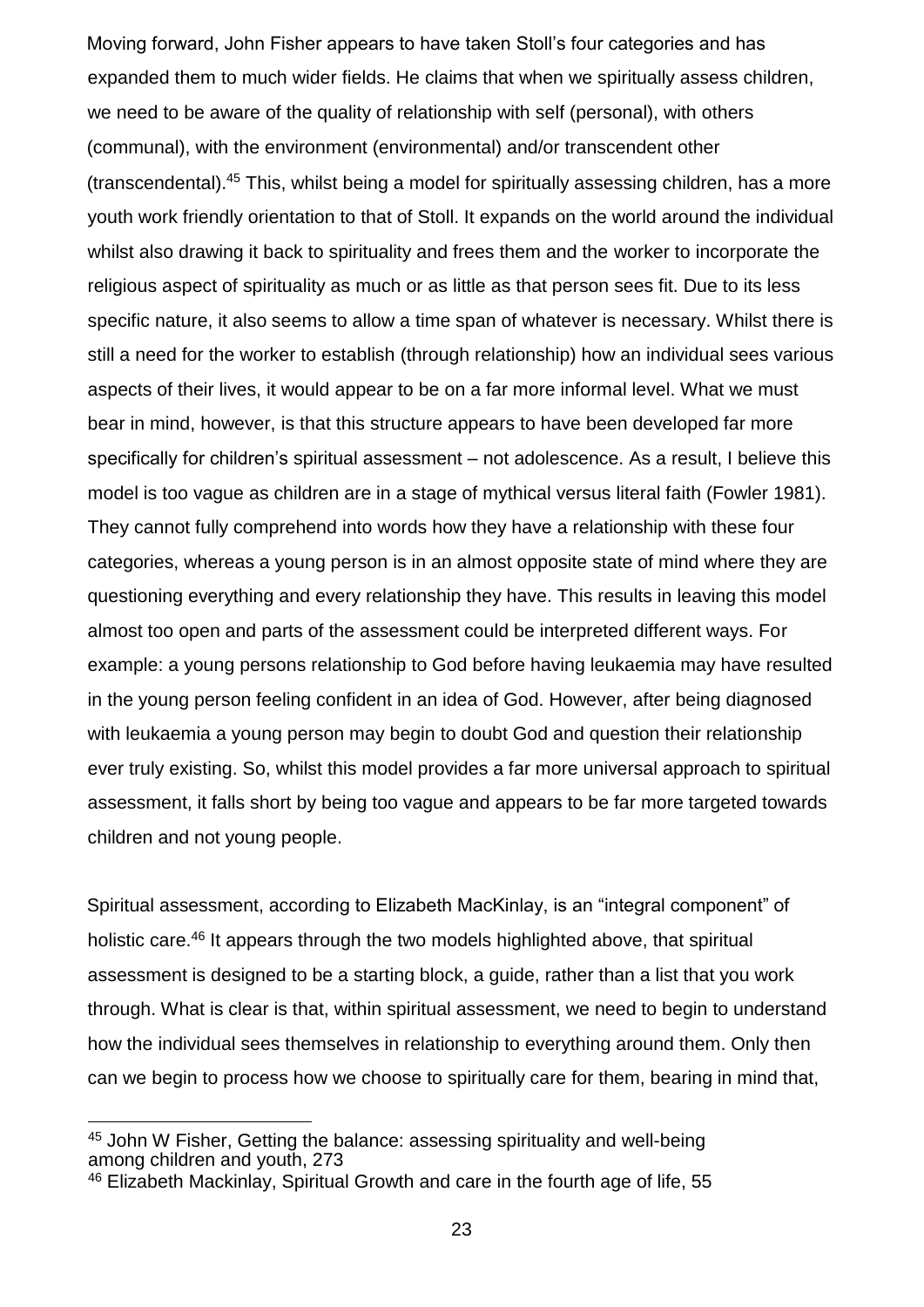as each individual comes with a wealth of their *own* needs, we must be prepared to adapt every time to the new individual.

# **Chapter Four: Meet & Develop**

To meet various needs of young people in a hospital can be challenging when faced with being in such an environment where physical health takes priority. However, the aim of this dissertation is to highlight the need for spiritual care within hospitals, not just by chaplaincy, but by youth workers too. As we have learnt, spirituality is something that appears to be ever-developing, with more interest now in its use when providing care for all those in the health care system as well as outside of it. In this final chapter, I aim to put forward what I believe we need to consider as we try to meet these needs. However, what we must bear in mind is that, for each individual that we encounter within hospital, they bring with themselves their own story, their own past and their own cultural and religious preferences (Narayanasamy 2001). As a result, whilst we can prepare in a variety of ways as to how we can meet their needs, the reality is that is all we can do. We cannot meet young people with a set agenda of their care, but rather through time and relationship seek to learn about the individual and develop a holistic care strategy that is right for them.

#### **Self Awareness**

Before looking specifically at how we can meet these needs, I felt it was important to look at how we ourselves are tuned into the care that we will give to these young people. We all come with our own values, beliefs, aims and desires, so how does this in turn affect how we spiritually care for individuals? As a Christian who practices youth work with the NHS, how I may choose to practice spiritual care might in turn be different from a Muslim who practices youth work within the NHS - yet is this right? Should my faith have a distinct role within the care I give to the young people I encounter? If I were practising youth work in a church, it would be expected of me to guide young people through spiritual care with references to Christian teaching. Whilst I am not implying that there is a level of coercion between those who are practicing a certain faith tradition and the young people they work with within spiritual care, I do believe we need to be aware of the relationship between the two.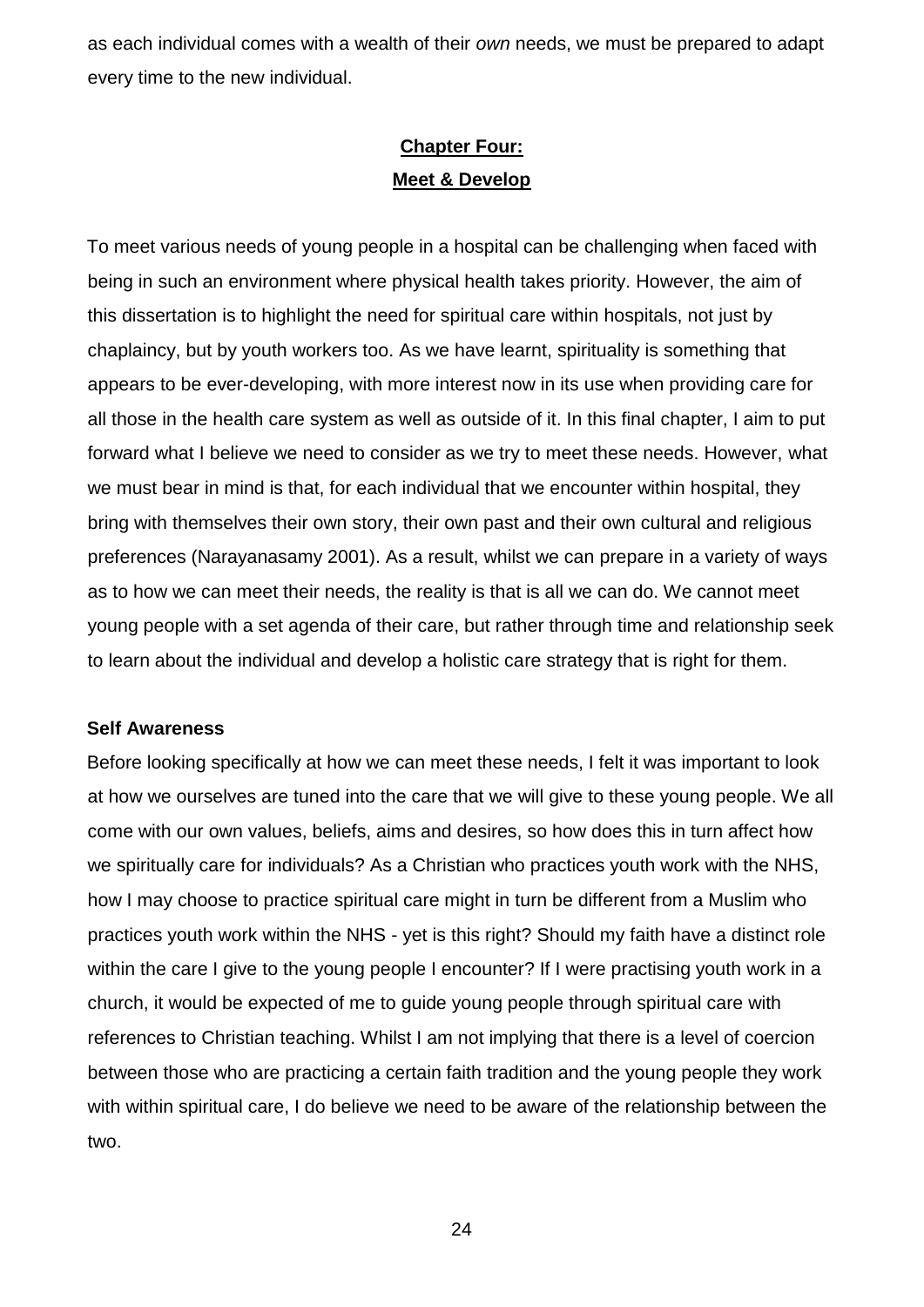Coyte goes as far to suggest that when we practice spiritual care, we need to have this idea of both doing and being - which can both be separate and closely connected.<sup>47</sup> What Coyte means by this, is that as we go through spiritual care, we need to be aware how there will be times where our faith can be useful. Our own history may provide insight into a particular situation and allows us to *do* spiritual care based on our own values and beliefs. However at the same time, we need to be aware when to pull back from using our own beliefs and history and instead simply *be* there for the individual in order for them to reach their own conclusions without direct input.

As each individual comes with his or her own spirituality, we must be aware of a corporate/communal sense of spirituality we may encounter.<sup>48</sup> A youth worker needs to be aware not just of themselves in relation to their spiritual experience, but that of the family, friends and co-workers that surround them. Only then can the youth worker learn what is valued and stressed within that young person's life and as a result work with them to provide the needs they require. Whilst God is an intrinsic aspect to my life, I do not work with young people to talk about *my* life; I work with young people to talk about *their* life. As a result, I believe that when conducting spiritual care within a hospital, I can lead by example and embody my own values into my practice. However by constantly reflecting on my own practice I will have the ability to be aware as to when my values may be invading that of someone else's spiritual journey, and look towards how I can mould that to provide the best service possible.

## **Practice**

l

Now having reflected on our own values within practice, I want to draw attention to how we aim to meet these needs through our practice. There have been a number of practical examples written through varying literature, giving various different solutions to how we can help the needs we establish through assessment to be met. Narayanasamy writing in *Spiritual Care* argues that how we implement spiritual care needs to be derived from education and experience within the field. The skills he describes range from building communications skills to trust and the ability to feel light-heartedness, as well as a

<sup>47</sup> Mary Ellen Coyte, Spirituality, Values and Mental Health, 195

<sup>48</sup> Daniel Scott, Douglas Magnuson et al. The Handbook of Spiritual Development in Childhood and Adolescence, 449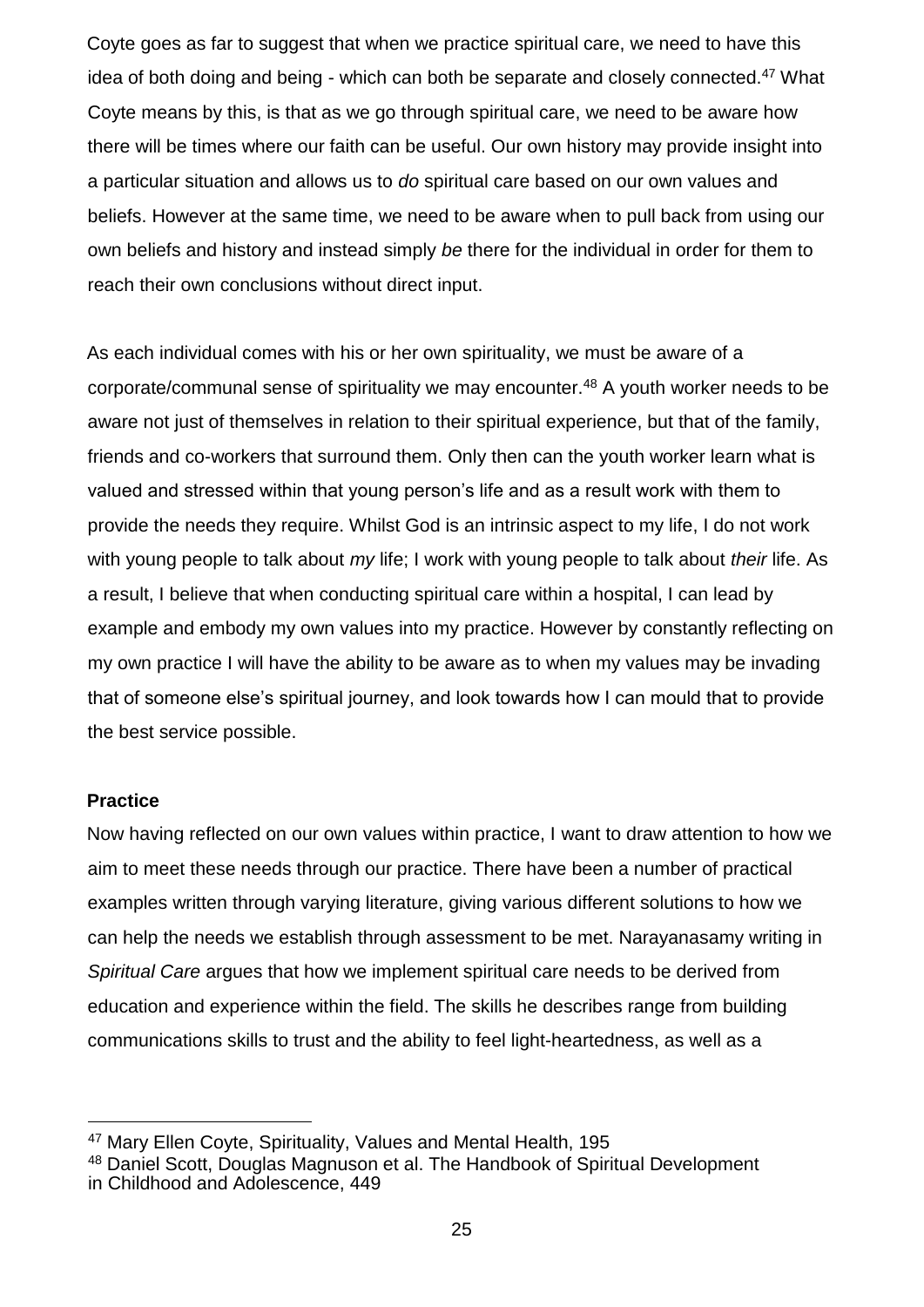comforter, counsellor and challenger.<sup>49</sup> However, whilst I agree with Narayanasamy, these skills he describes are related to health care practitioners, who often deal with the art of conversation over many other skills. In youth work, we need to take this further to places of not just conversation, but reflection through many mediums. Mary Ellen Coyte gives three examples of this within the practice of adult mental health care, describing how three individuals used shamanic journeying, meditation or dancing to help them explore their spiritual journeys. As one example explains: "I have realised as an adult that my need to dance helped me to survive and recover from my earlier years when I was emotionally and mentally abused ... Dance has become a spiritual outlet for the rest of my life, improving and enlightening me every step of the way."<sup>50</sup> It seems then that spiritual care is not simply about talking about it, but engaging with it on levels of physical expression.

This can also relate to the physical environment. According to Gillian White, there is a need for individuals to be in a safe space where the spiritual aspect of that person can be recognised and valued. Within that space, differing ideas can be shared and discussed openly, perhaps even for the first time.<sup>51</sup> Outside a hospital environment, this concept of a safe space might be easier to achieve. However within one, this is a lot harder to attain. Having a chapel within the hospital is one way we can combat this. It allows an individual to also engage with the side of spirituality that concerns their relationship between them and the Divine. Staff at Birmingham Children's Hospital who do not lean towards one particular faith have commented upon the peacefulness that comes from sitting inside the chapel, which therefore gives room for a number of young people to come and meditate. However, not all young people will be able to leave their beds, so how do we create a safe space for them when people surround them?

I believe the answer lies in bringing various activities to the bedside. It is not a method of distraction but rather one that engages the young person in an activity that will allow them to step out of the physical situation they may find themselves in. Creative and expressive arts - for example poetry, painting and drama have all shown a significant benefit to helping children in distress (Walsh-Bowers & Basso 1999). Art as a form of engagement with spirituality gives individuals access to emotions that we may have never known

<sup>49</sup> Aru Narayanasamy, Spiritual Care: A Practical guide for nurses and health care practitioners, 75-99

<sup>50</sup> Mary Ellen Coyte, Spirituality, Values and Mental Health, 196

<sup>51</sup> Gillian White, Talking about Spirituality in Health Care Practice, 123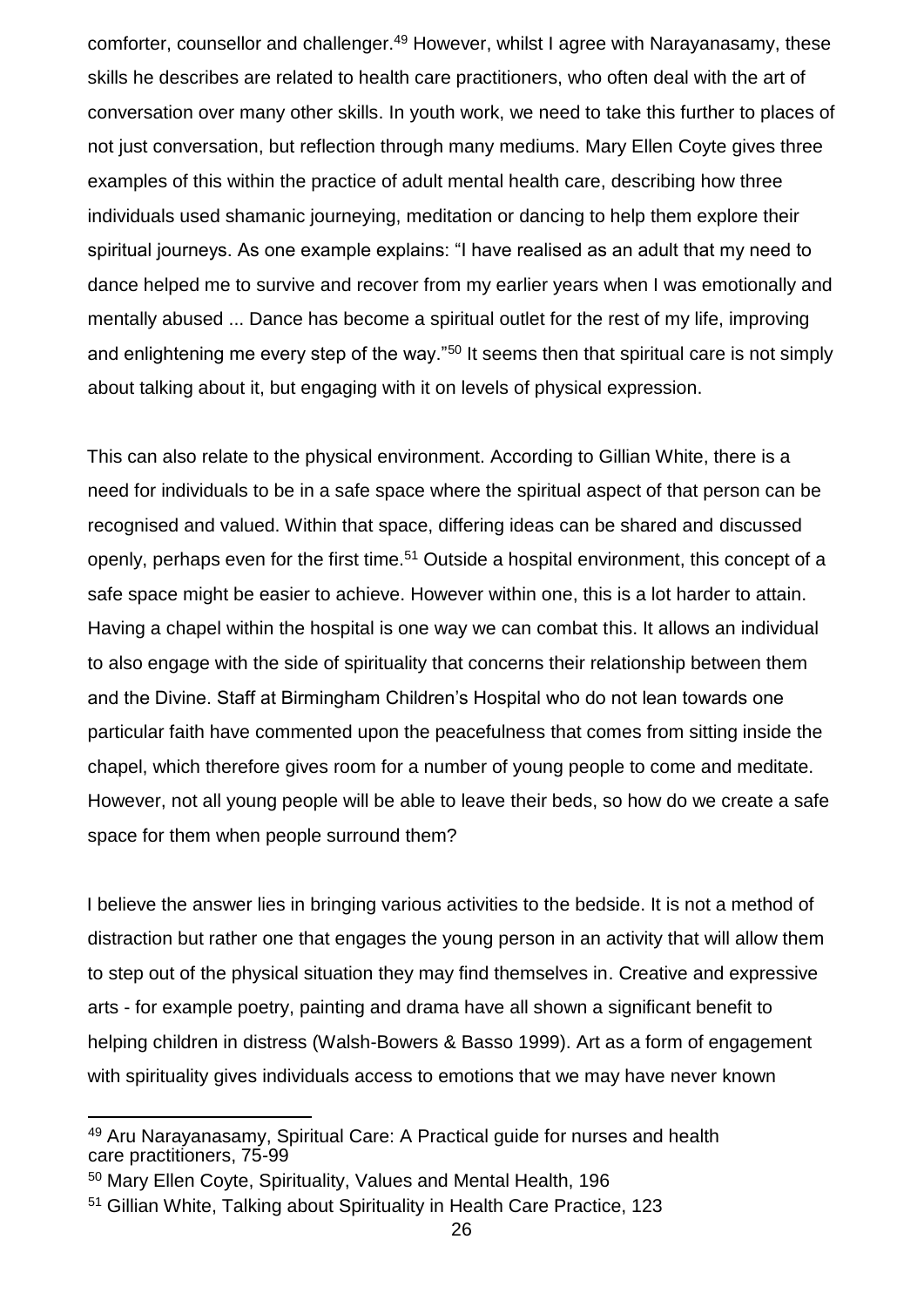before. As well as that, music and drama can elevate mood and nurture higher levels of creativity.<sup>52</sup> This can also be the case with spiritual practices such as silence, contemplation and meditation.<sup>56</sup> What is key to remember with creativity, is that for each young person there will be an activity that makes them ʻclick', something that they love and enjoy, something that they will delight themselves in and want to engage with. It may not be creativity, but as youth workers it is part of our role to find out what that is in order to relate to that young person. For some, creativity at the bedside might be an ideal activity, one that allows the youth worker to use art to engage with how the young person sees themselves spiritually and others (based on assessment frameworks in chapter three). However, for others creativity might not be the activity they enjoy (see Appendix 4 for an example).

There is an element of informality that comes with spiritually meeting needs. Informal education is a form of engaging with young people in an environment set apart from formal education (school, college, courses etc.). Informal education allows youth workers to build relationships through sport, art, social activities and simply through regular contact.<sup>53</sup> As spirituality allows individuals to engage with questions in varying ways, informal education is the platform that gives them opportunity to reflect in those ways that are unique to themselves without putting pressure on them for doing something right or wrong.

# **Development & the Future**

In this last section of this chapter, I want to draw together everything that we have learnt so far in this dissertation and put forward my own ideas for development in the future within the healthcare system. It is clear from writers such as Narayanasamy, Nye and Smith that there is definitely a lack of education for nurses in regards to spiritual care. It seems that currently there is an almost unspoken expectancy that chaplaincy are responsible for delivering spirituality and all issues surrounding it. However, what we have discovered is that spirituality, whilst having a firm place within religion, also reaches further out to looking at life through questions, relationships and also the concept of the divine. For this reason, I

l <sup>52</sup> Raisuyah Bhagwan, Creating sacred experiences for children as pathways to healing, growth and transformation, 229  $56$  Paul Nash et al. Perspectives of spirituality and sick children and young people in a multicultural paediatric hospital context, 3 <sup>53</sup> Tony Jeffs & Mark K. Smith, Informal Education, 6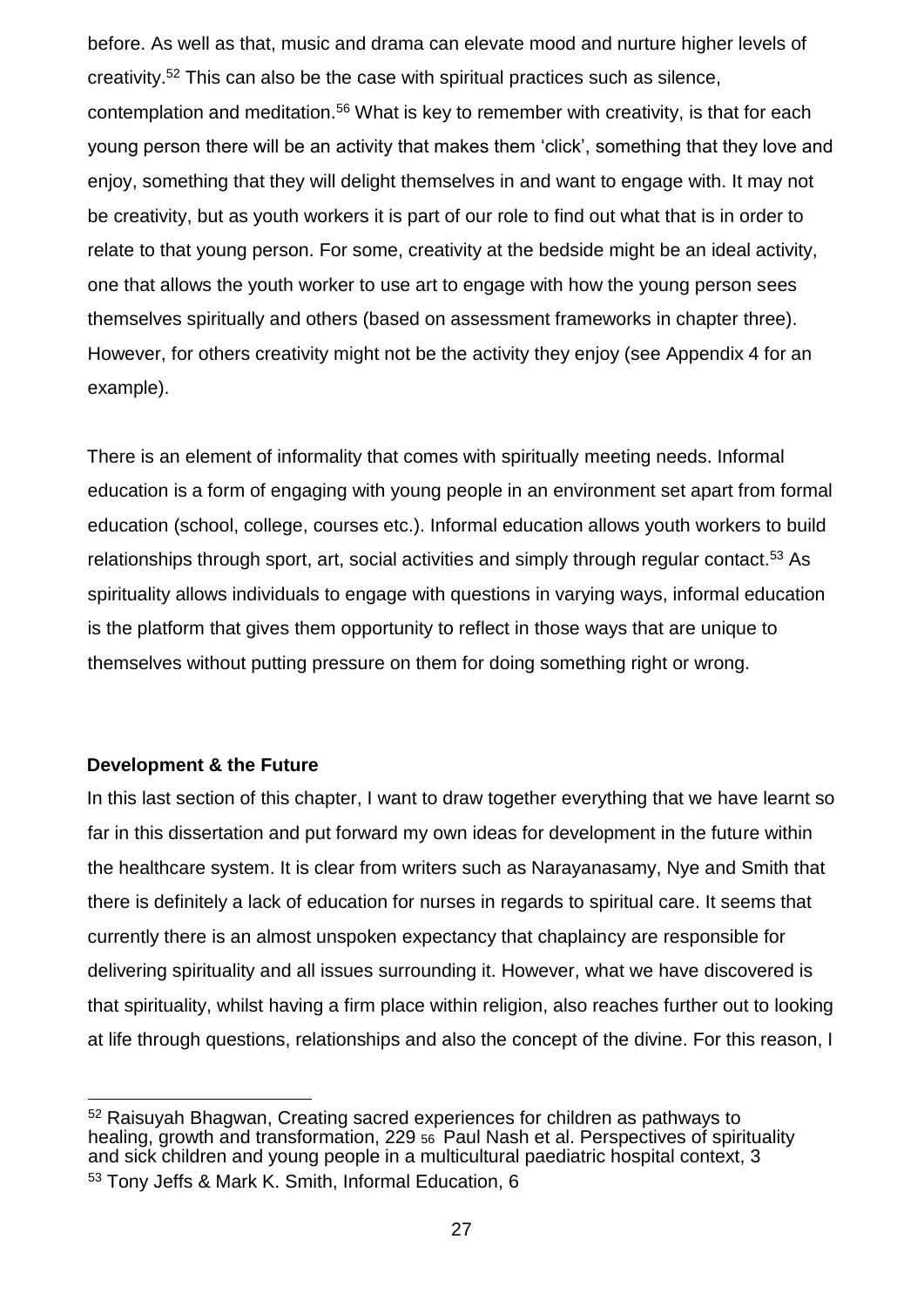believe that nurses, but primarily youth workers, should be taking a far more active role in the delivery of spiritual care. At Birmingham Children's Hospital, the Adolescent Support Service works primarily on a referral basis. If we are to provide holistic care to each individual patient within hospitals, nursing staff need to become far more aware of potential needs of each young person so that they may be able to refer patients to us at the first sign of spiritual distress or other. At this point the Adolescent Support Service would be able to assess the spiritual needs, whilst also building initial relationships in order to provide a greater service provision.

This leads me on to stress the importance that I believe youth work has within spiritual care. As I have already touched upon, chaplaincy can be seen as a way of ʻpassing on' young people that may appear to have spiritual/religious needs. Yet I believe that as a matter of development within the hospital, youth workers will need to take a far more primary role within spiritual care for young people. Youth workers have the skill and training to build relationships with young people that encourages them to talk openly about the situations they may find themselves in. We previously concluded in chapter one how spirituality focuses on the individual but also implies a cultural impact. If youth work is built on values such as education, participation, equality of opportunity and empowerment<sup>54</sup> then spiritual care should also come under that banner. My argument is that when we choose to incorporate spiritual care within our youth work practice, we should in turn see a number of the principles of youth work fulfilled. Youth workers can build relationships whilst providing safe places and environments where young people can engage with whichever issue they feel relevant at the time. It is my opinion that there needs to be far more education on what the term spirituality means, so that those in the health care system do not reject it to a religious aspect only, but rather see the greater impact spirituality can have on young people.

In terms of how we can assess these spiritual needs, from my research into both Stoll and Fisher (see chapter three), I commented on how both models, whilst possibly more suited to different age groups or situations, would not be the most effective models to use within a hospital environment. However the reason I chose to highlight these two models in particular was because I felt we could take these models and create one far more suited to the constraints within a hospital. When considering a suitable framework for young people

<sup>54</sup> Kate Sapin, Essential Skills for Youth Work Practice, 3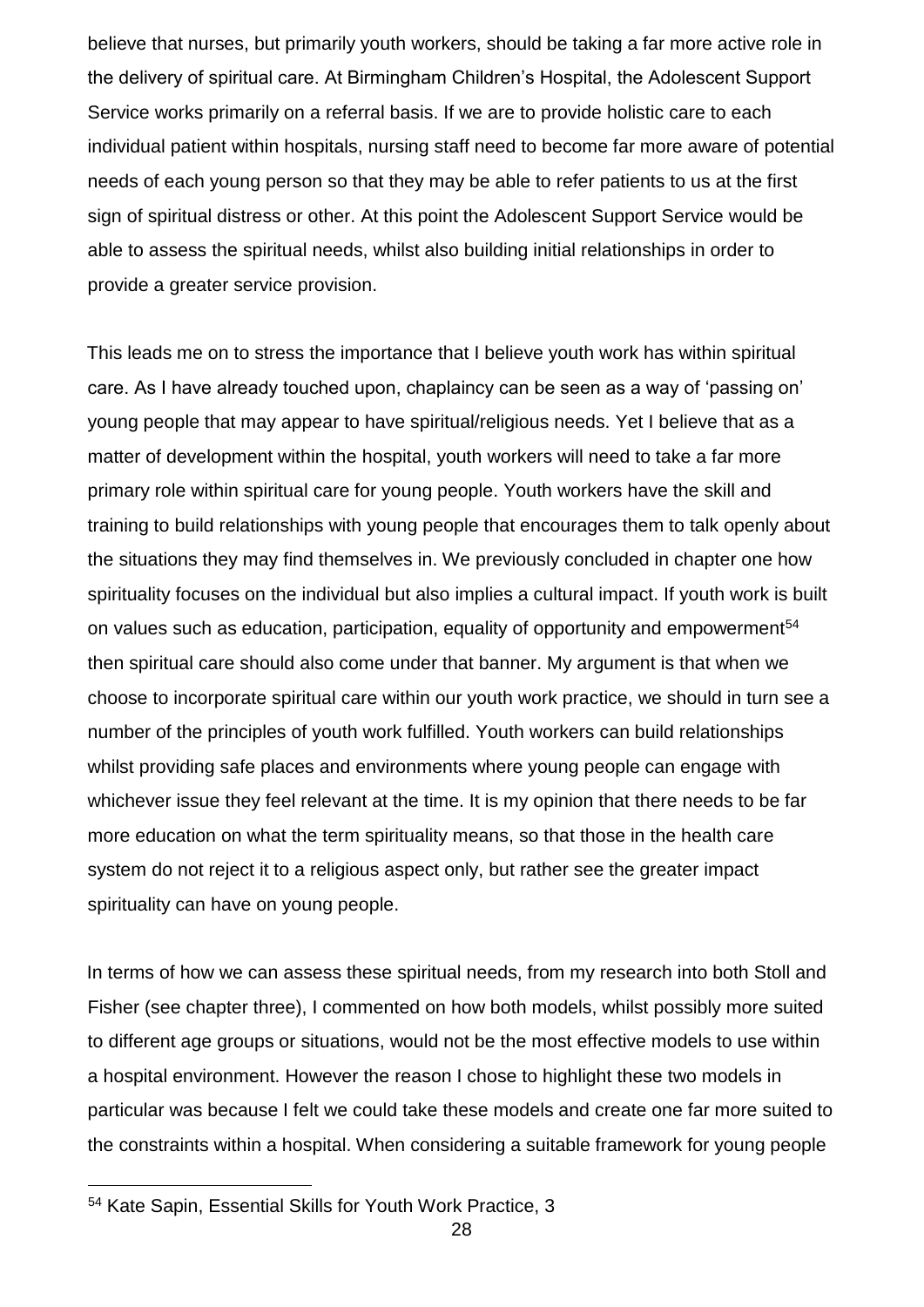in hospital, I wanted to take into account various factors, such as their health condition, their bed space, their culture, their age, their upbringing, their length of stay in hospital and their families. When working in a hospital, all of these factors can mean having to change and alter your practice with a young person. So what I wanted to achieve was the freedom to change the model according to those circumstances while still giving a more accurate guideline on starting points for spirituality. In chapter one, we concluded that spirituality emphasises the individual, how they see the world they live in and how are they responding to it. In this model, I wanted to continue that stance on spirituality by allowing the young person the freedom to interact with any questions they may have over their life as much or as little as they want to. Like both Stoll and Fisher, my suggestion for assessing spiritual needs comes in four parts and is called L.I.F.E.

**L** – Love. The key here is to remember that by finding out their loves, we can find out their hates. This is partly similar to Interest. However, the difference here is that the youth worker should focus on the *relationships* they love, rather than things. What are the relationships that matter most and the ones they cannot stand? Have they changed over time when being in hospital? Who do they rely on as their source of strength? By doing this we can establish their relationship structure and, as part of this, learn what relationship (if any) the have to the Divine and as a result how do they relate their illness to God. (Stoll 1979)

**I** – Interest. What do they enjoy doing? Where do/did they enjoy going? What are the things in life they delight in? By knowing this, we can already begin to formulate activities around finding out other aspects of this assessment model and build relationships with them at the same time. It gives the young person a chance to control situations and choose activities in an environment where that might not always be the case.

**F** – Frustrations. What are their frustrations about the circumstances they are in? What are their "big questions"?<sup>55</sup> What is it about their situation that they want to unpack? How do they feel about being in hospital? Youth workers need to help young people tease out their

<sup>55</sup> Paul Nash, Supporting Dying Children and their Families, 3-5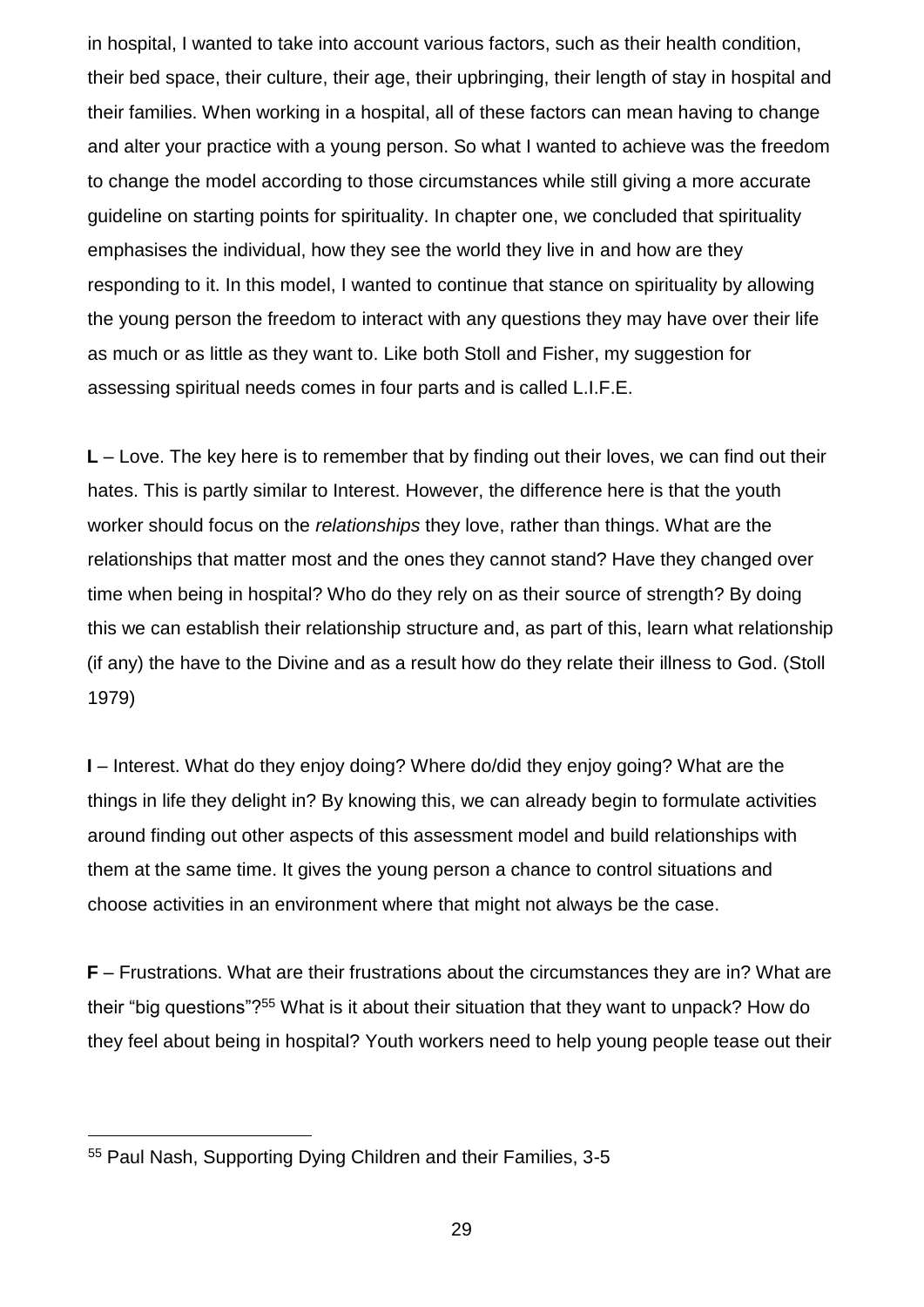own questions, empowering them to search for answers and to reflect on their situations and their future actions.

**E** – Environment. Drawing from Fisher's model, how does the young person interact with the environment around them? Are they uncomfortable with being in a hospital? Or do they prefer it to home? The aim here is to begin understanding what they consider is their ʻsafe space'. Would they rather be on a noisy ward or a quiet one? Can they relax with friends/family/doctors in the room or do they prefer to have one on one session?

The reason I am advocating my own model is that I believe that currently there is not enough work around spiritual care in the hospital. This model is a first step towards educating the staff as well as the youth workers on how we can assess those needs. However, how can we implement this model? What I feel is key here, is to understand that every youth worker will have skills that will help them develop this model into however they need it to work with a young person. Personally, I have always promoted the need for creativity in the hospital. As Bhagwan highlighted earlier in this chapter, creativity can radically change a young person's attitude to a situation. For young people, art will allow them to express how they feel in a language of their very own. There are no right or wrong answers within art, which frees the young person to just do whatever comes to their mind naturally – and it's a fun activity. It is something different from watching TV or playing on a games console. It exercises their mind and empowers them in building on their own skills. For youth workers, art is a great tool not only for assessment but for development. A youth worker can come with two agendas to a session with a young person. The first may be to simply grow in relationship with that young person, but the second agenda might be to attempt to assess how they see themselves through a certain activity (see appendix 5 for an example).

#### **Conclusion**

When I began writing this essay, I was eager to know how I could spiritually care for young people. That desire came from being in an environment where I could not verbally talk about God, and that it was perceived as not my role to do so. I felt that because of this I could not holistically care for the young people I was working with – that I could only go so far before I would have to refer to chaplaincy. My own understanding of spirituality came from my own Christian understanding of spirituality, and as result led me to my own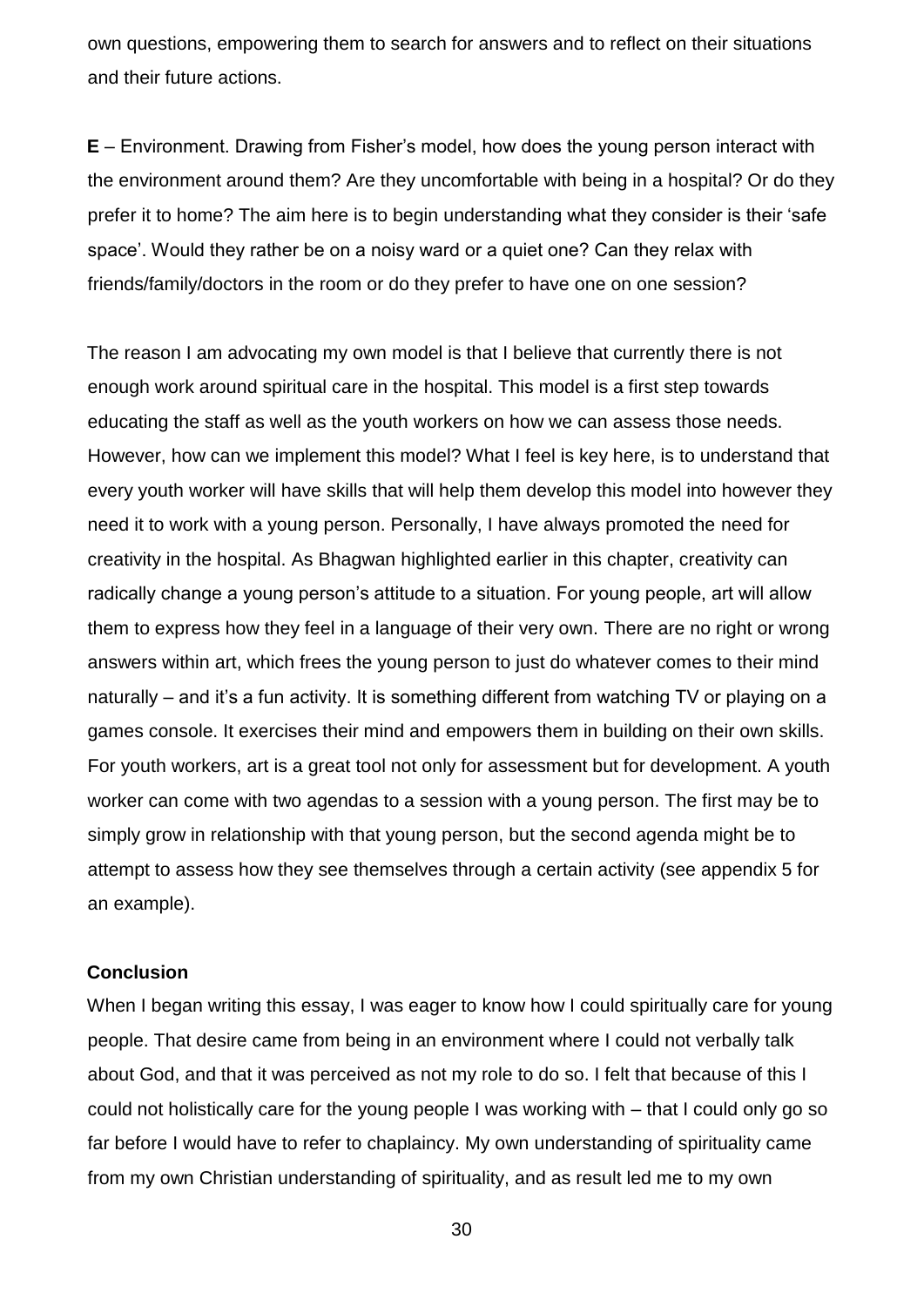opinions on what I could and could not do within the hospital. I could not talk about God, I could not engage in conversations on how God is relevant to a young person's life. However, since learning about spirituality away from a predominantly Christian understanding, as well as learning about spiritual needs and how to assess and meet them, my desires and my understanding has changed. I still believe full heartedly that my ministry is focused around providing holistic care to young people, and part of that includes God. Nevertheless, how I choose to do this and implement this has changed. Before I felt that my mission was to actively speak about God to young people, to stir up conversations about God by simply asking them what they thought about Him and partaking in activities that encouraged reflection on who God is to you. My understanding of spirituality and spiritual care has changed my thinking; I have realised that I have two purposes for working with young people. I believe in the concept of shalom – helping them live life to the full. Away from that purpose, though, I also believe that God loves them and wants to be in relationship with them. How I choose to reflect that love can be by engaging with them on whatever level they choose to about who they are and where their identity lies in. It is in my opinion, that most Christians are quick to jump straight to God within the topic of spirituality or spiritual care – that it seems that God is the answer to all questions. However, my progress through this dissertation has shown me that, at some point, a young person will question everything about who they are. Developmentally, spiritually, physically, sexually, morally etc and as a youth worker, my role is to help them through each time of questioning, to provide support and help them establish the person they want to be. God is ever-present with every young person I encounter. He was there before I arrived and continues to be there after I leave. In conclusion, I believe that, for us to truly meet and assess spiritual needs for young people in a hospital, we need to allow ourselves to be open to whatever journey that young person wants to take; their journey is not ours – it will not look the same and it should not either. Instead, we are to walk alongside that young person, assessing their needs, and ensuring we implement them in the way that is best for them.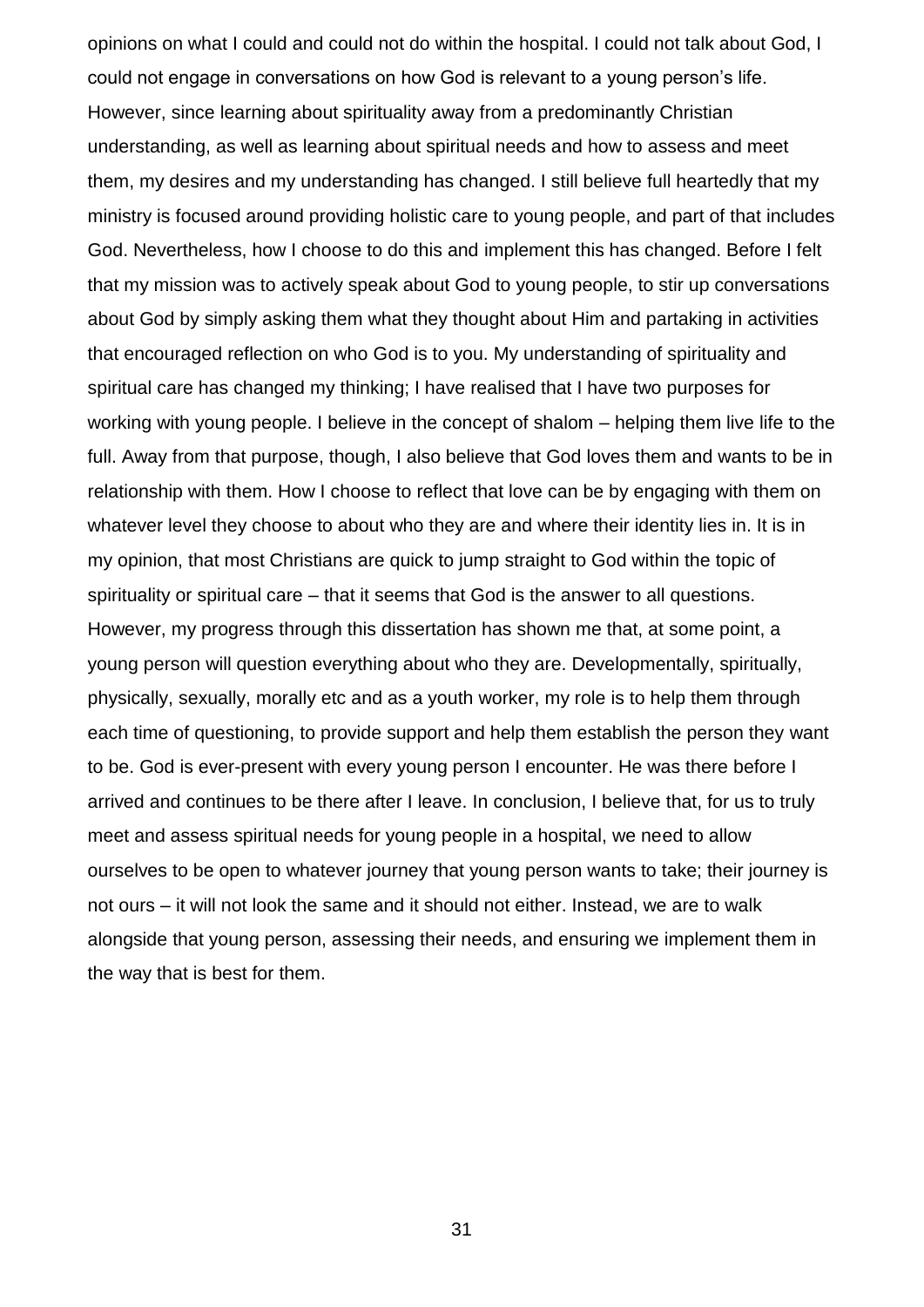# **Appendices**

# **Appendix 1**

*Normative* – needs determined by professional's judgements and standards. Normative spiritual needs reflect the professional's view in regards to the health problem, which can vary between each individual.

*Comparative* – needs that are decided through looking towards those who are not in need, for instance focusing on different areas to establish which area needs the greater help.

*Felt* – Bradshaw believes that these are needs that the individual can identify. In certain cases questions can be asked of a patient in order to ʻtease out' these spiritual needs, however there may also be times where an individual might not be able to see themselves as ʻin need'.

*Expressed* – needs, which the individuals identify within themselves, which can often be a felt need moving into a form of request.

# **Appendix 2**

When working with one young person who was on the Intensive Care Unit, we had a session where I painted her nails. I massaged cream into her hands, painted her nails and held her hands still as they dried. The intimacy within than moment reminded me of Jesus washing the disciples feet, choosing to be so close and to humble himself before others. There were few words spoken between myself and the young person as she was wearing a mask, however I knew that by holding her hand, I was reflecting the gospel through my actions – words were not necessary.

## **Appendix 3**

Space is concerning the physical, emotional and auditory space that a child may require. Space can lead to contemplation, calm, peace which can all be brought about by ensuring the right space is given first.

Process reflects the need for NHS individuals to not focus on creating a product with the child but simply allowing the spiritual care to continue as they grow and develop - there doesn't always need to be a resolution.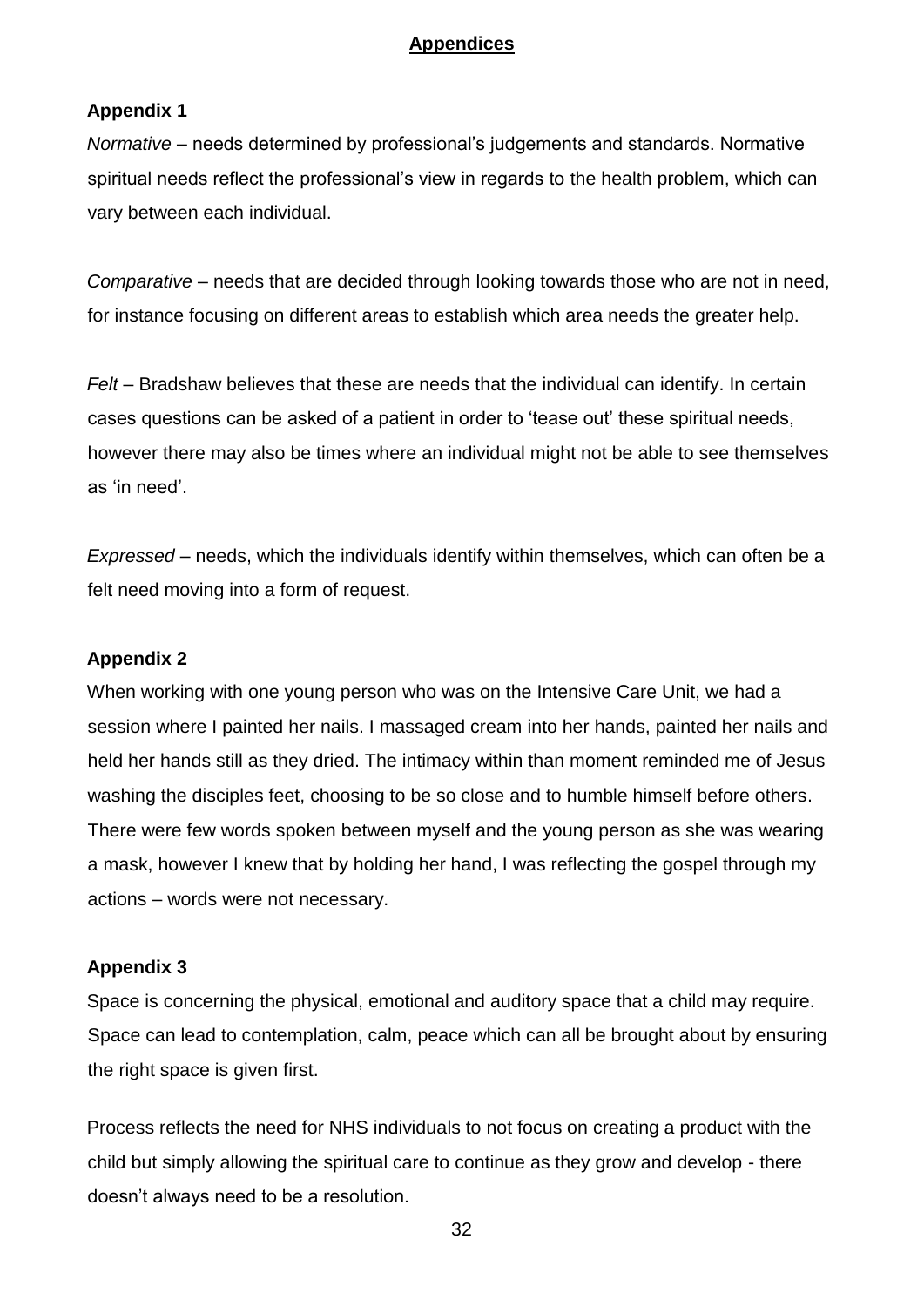Imagination draws on the idea of helping a child to develop their understanding on their own spirituality, how it impacts them and their lives - and can also be a replacement for spiritual language.

Relationship highlights the importance of growing in a relationship with the child, allowing ourselves to be flexible to the particular style that the child needs in order to provide the right spiritual care for them.

Intimacy leads on from relationship, empowering and enabling the child to come closer to people, ideas, process' or even potentially the divine.

Trust, allowing the child to take a more relaxed, longer termed view on their relationships with others. This gives the child the ability to develop trust in adults and feeling able to engage with spirituality in their own life as well as the lives of others, being able to distinguish between who they choose to trust and why.

# **Appendix 4**

Paul Nash recants a particular young person (George) with leukaemia, which one side effect caused him to have fragile skin. Unfortunately George had a love for cooking but his condition made it incredibly difficult to do so. Paul arranged a visit to the hospital kitchens where George was given a jacket with his name on it and was allowed to cook.<sup>56</sup> To many this experience does not appear to be spiritual care. Empowering and inspiring but not spiritual care. However both myself and Nash agree that this in fact was a way for George to experience his vocation, and to reflect on who he wants to be. This enabling him to ask the ʻbig life questions' such as "what is my purpose" and as a result meant that George was able to indirectly and informally begin to answer them through an activity as simple as cooking.

# **Appendix 5**

l

One art-orientated activity that I believes helps youth workers initially assess young people (for all needs but especially spirituality), is an activity called "Me Boards". The surface aim

<sup>56</sup> Paul Nash, Supporting Dying Children and their Families, 3-5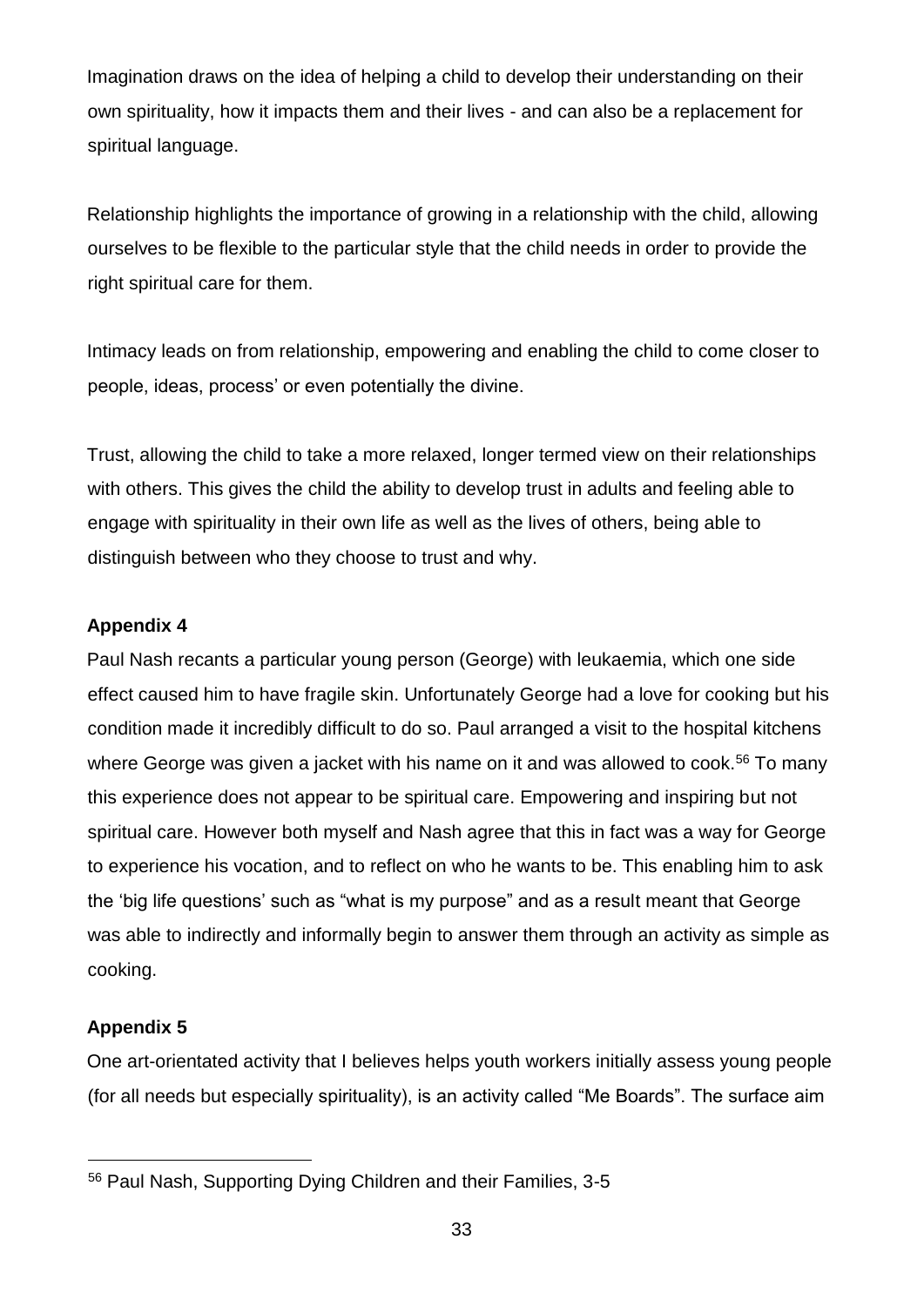for this activity is to get to know people. On a me board you put things on it that summarise who you are. You can use paint, crayons, pencils, materials, magazine clippings etc, with the aim to put on there what makes you who you are. However, underneath this primary aim, a youth worker can begin to see how a young person see's themselves. Within the activity are they eager to show who they are, or do they prefer to hold themselves back? What words and pictures do they use to describe who they are? Do they mention any people on the me board. As the activity continues, the youth worker can quietly observe this activity. The activity can take up to an hour, and from there you would have a starting point for the next session. The young person now knows things about you and vise versa, therefore building the initial foundations for a relationship.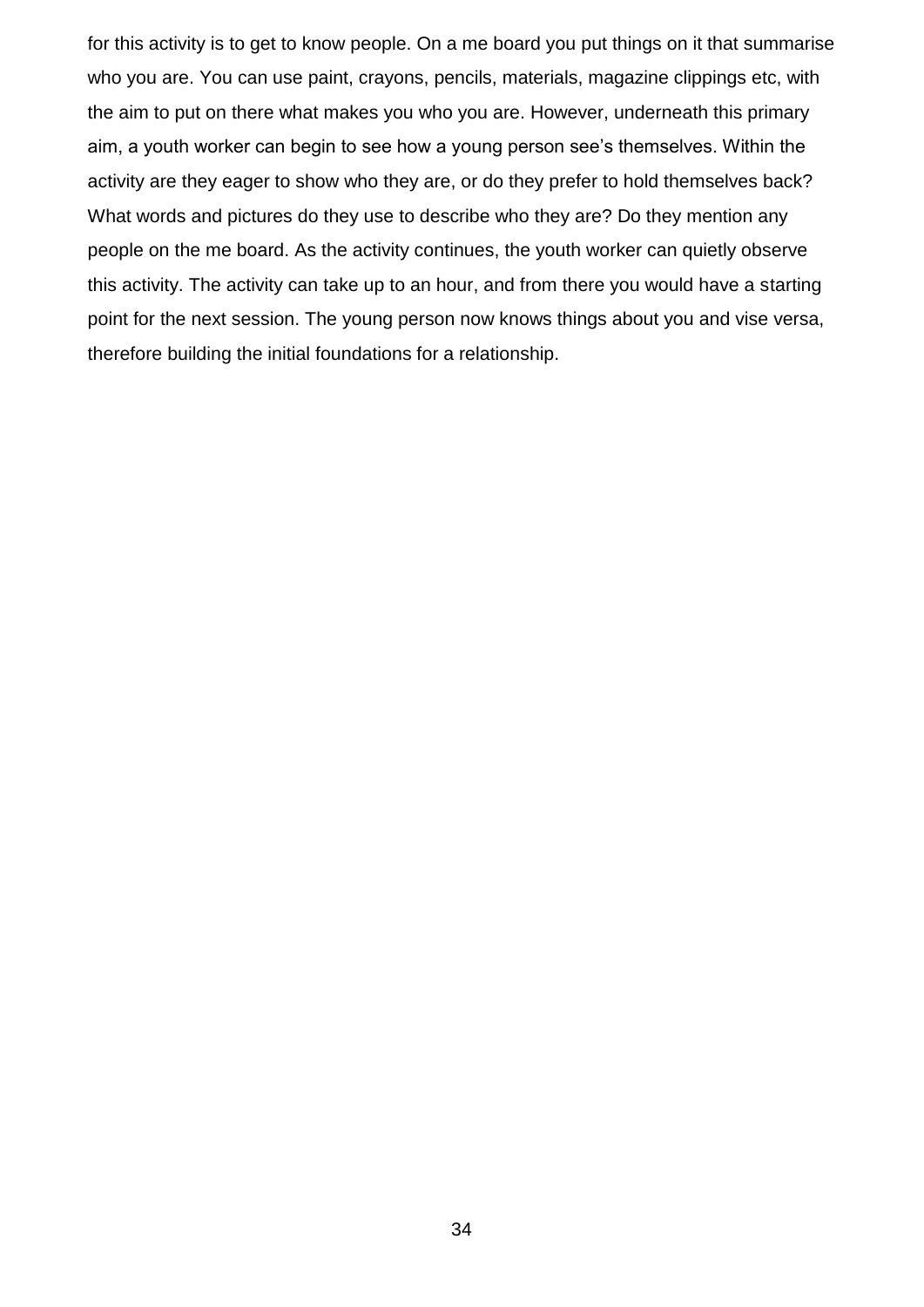# **Bibliography**

Kate Adams, Brendan Hyde & Richard Woolley, The Spiritual Dimension of Childhood, Jessica Kingsley Publishers London 2008 Raisuyah Bhagwan, Creating sacred experiences for children as pathways to healing, growth and transformation, International Journal of Children's Spirituality Volume 14, Routledge, London 2009 Dietrich Bonhoeffer, Spiritual Care, Fortress Press, Philadelphia 1985 Jo Barber, Handbook of Spiritual Care in Mental Illness, National Health Service, Birmingham, 2009 Jonathan Bradshaw, The Concept of Social Need, New Society, Canada 1972 Barbra Butler & Tom Butler, Just Spirituality in a World of Faiths, Mowbray, London 1996 Sylvia Collins-Mayo, Bob Mayo, Sally Nash & Christopher Cocksworth, The Faith of Generation Y, Church House Publishing, London 2010 Mary Ellen Coyte, Spirituality, Values and Mental Health, Jewels for the Journey, Jessica Kingsley Publishers, London 2007 Larry Culliford, The Psychology of Spirituality, Jessica Kingsley Publishers, London 2011 Wendy Edwards & Peter Gilbert, Spirituality, Values and Mental Health; Jewels for the journey, Jessica Kingsley Publishers, London 2007 David Elkins, Beyond Religion; 8 Alternative Paths to the Sacred, Quest Books USA 1998 John W. Fisher, Getting the balance: assessing spirituality and well-being among children and youth, International Journal of Children's Spirituality, Volume 14, Routledge, Australia 2009 James W. Fowler, Becoming Adult, Becoming Christian, Jossey-Bass, San Francisco 2000 James W. Fowler, Stages of Faith, Harper Collins Publishers, New York 1981 James Gollnick, Religion and Spirituality in the Life Cycle, Peter Lang Publishing, New York 2005 David Hay & Rebecca Nye, The Spirit of the Child, Jessica Kingsley Publishers, London 1998

Tony Jeffs & Mark K. Smith, Informal Education, Education Now Publishing, Derbyshire 1999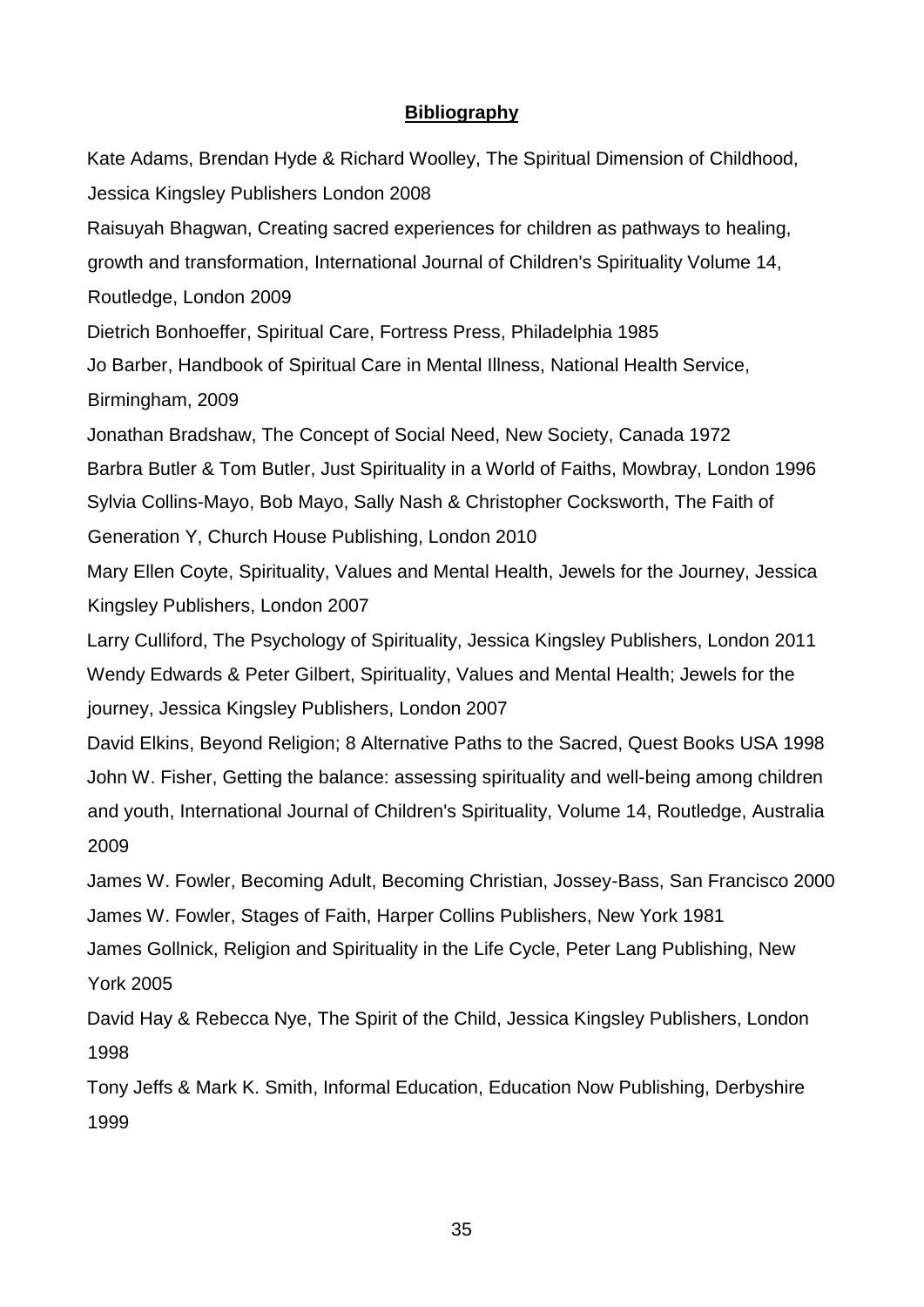Ed. Albert Jewell, Ageing, Spirituality and Well-being, Jessica Kingsley Publishers, London 2004

Ursula King, The Search for Spirituality, Canterbury Press, UK 2009

Elizabeth MacKinlay, Spiritual Growth and Care in the Fourth Age of Life, Jessica Kingsley Publishers, London 2006

Wilfred McSherry, Making Sense of Spirituality in Nursing and Health Care Practice,

Jessica Kingsley Publishers, London 2006

Mary Elizabeth Milliken, Alyson Honeycutt, Understanding human behaviour: a guide for

health care providers, Delmar Learning, USA 2004

Aru Narayanasamy, Spiritual Care: A Practical guide for Nurses and Health care

Practitioners, Mark Allen Publishing Ltd, Wilshire 2001

Paul Nash, Sally Nash & Charlotte Frith, Perspectives on spirituality and sick children and

young people in a multicultural paediatric hospital context - identifying and responding to

spiritual needs, Birmingham Children's Hospital, Birmingham 2011

Paul Nash, Supporting Dying Children and their Families, Society for Promoting Christian Knowledge, London 2011

Sally Nash, Nigel Pimlott, Well-being and Spirituality, Grove Books Ltd, Cambridge 2010

Rebecca Nye, Children's Spirituality, Church House Publishing, London 2009

National Society, Youth A Part, Church House Publishing, London 1996

Phil Rankin, Buried Spirituality, Sarum College Press, Wiltshire, 2005

Ed. Eugene C. Roehlkepartain, Pamela Ebstyne King, Linda Wagener, Peter L. Benson, The Handbook of Spiritual Development in Childhood and Adolescence, SAGE publications, London 2006.

Kate Sapin, Essential Skills for Youth Work Practice, SAGE publications Ltd, London 2009

Sara Savage, Making sense of Generation Y, Sylvia Collins-Mayo, Bob Mayo & Graham

Cray, Church House Publishing, London 2006

Joanna Smith & Wilfred McSherry, Spirituality and Child development: a concept analysis,

Journal of Advanced Nursing Volume 45, Blackwell Publishing, Hull 2004

Ruth Stoll, Guidelines for Spiritual Assessment, American Journal of Nursing, USA 1979

John Swinton, Spirituality and Mental Health Care, Jessica Kingsley, London 2001

Elizabeth J. Tisdell, Exploring Spirituality and Culture in Adult and Higher Education,

Jossey-Bass, California 2003

Rob Toplis, Childhood and Youth Studies, Learning Matters Ltd, Exeter, 2007

Charlotte Towle, Common Human Needs, George Allen & Unwin Ltd, London 1973

Ivan Varga et al, A Sociology of Spirituality, Ashgate Publishing Limited, Hampshire 2007